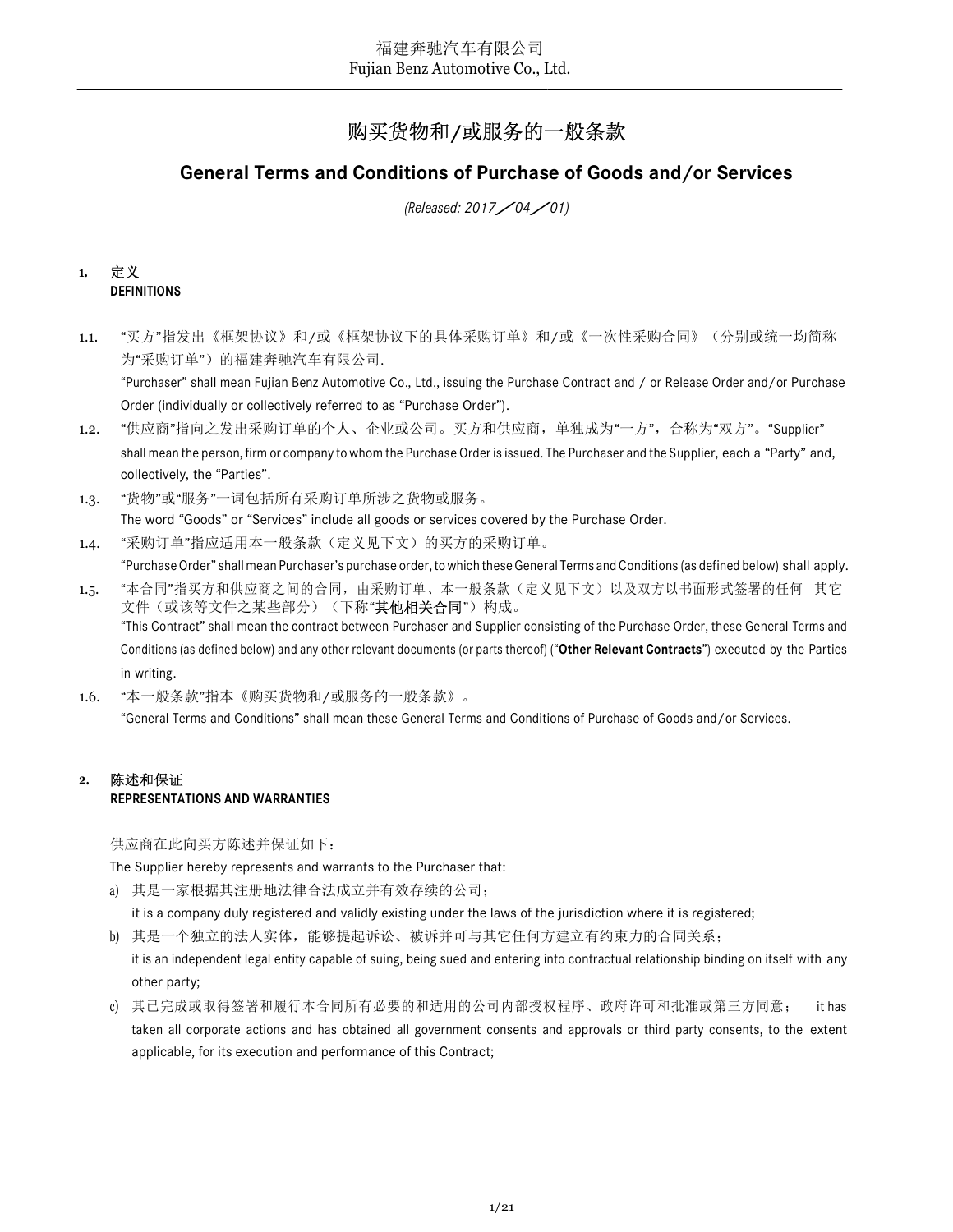- 福建奔驰汽车有限公司<br>
Pujian Benz Automotive Co., Ltd.<br>
d) 其签署和履行本合同不违反任何适用的法律、其组织文件或其作为合同一方或受其约束的任何合同; its<br>
execution and performance of this Contract does not and will not violate any applicable laws, its organizational document execution and performance of this Contract does not and will not violate any applicable laws, its organizational document, or any agreement to which it is a party or is binding by;
- e) 本一般条款构成对其合法、有效和约束力的义务,并可根据本一般条款的条款和条件对其强制执行;以及 these General Terms and Conditions constitute its legal, valid and binding obligations, and is enforceable against it in accordance with the terms and conditions hereunder; and

f) 就货物而言,供应商承诺其是其所提供的货物的唯一合法所有人并拥有处分该等物品的权利。该等货物和物品上 不存在抵押、质押或任何其他的权利负担;亦不涉及任何争议、仲裁、诉讼或行政程序。

for purchase of Goods, it is the sole legal owner of the Goods provided by it and have the full disposition right to such Goods; and the Goods is free of any mortgage, pledge or any other encumbrance; and is free of any dispute, arbitration, litigation or administrative procedure.

根据买方要求,供应商应将诸如营业执照、税务登记证以及必要证件在内的所有相关法律文件的复印件提供给买方。 Supplier shall handover copies of all relevant legal documents to Purchaser including but not limited to business license, tax registration and necessary certificates, if requested by Purchaser.

## 3. 采购订单,条款和条件的接受 PURCHASE ORDERS, ACCEPTANCE OF TERMS AND CONDITIONS

- 3.1. 通过接受采购订单和/或进行其项下的履行,供应商同意完全遵守本一般条款的内容。除非经买方书面同意,否则 供应商提议的与本一般条款不一致或在此之外的任何条款和条件均无效。 By accepting the Purchase Order, and/or performing hereunder, the Supplier agrees to fully comply with these General Terms and Conditions. Any terms and conditions proposed by Supplier which are inconsistent with or in addition to these General Terms and Conditions are void unless otherwise agreed to in writing by Purchaser.
- 3.2. 买方接受本合同项下的货物和/或服务不构成对供应商的条款和条件(如有)的接受或同意。非经买方事先书面同 意,供应商在任何时间对本一般条款的任何条款提出的任何保留均无效。 Acceptance by Purchaser of the Goods and/or Services delivered under this Contract shall not constitute the acceptance or agreement to Supplier's terms and conditions, if any. Without the prior written consent of the Purchaser, any reservation to any provision provided herein proposed by the Supplier at any time is void.

#### 4. 交付日期和交付地点 DELIVERY DATE AND PLACE

4.1. 供应商认识到在履行本合同中,时间是合同的根本条款;供应商应严格按照本合同中规定的时间或时间表交付货 物和/或提供服务。

Supplier acknowledges that time is of the essence in the performance of this Contract, and Supplier shall deliver the Goods and/or Services in strict adherence to the delivery date or schedules set forth in this Contract.

4.2. 供应商同意在可行的最短时间内就采购订单交付时间的延迟及其原因通知买方。

Supplier agrees to advise Purchaser, as soon as practicable, of any delay in meeting the delivery schedules and the reason therefore.

4.3. 若供应商未能于交付日期交付货物和/或提供服务(不可抗力引起的延迟除外),供应商将负责赔偿买方因该等延 迟而遭受的损失;并且在该等情况下,买方可以自行决定接受修改的交付时间表,或者因供应商的该等违约取消 采购订单。供应商同意在延迟交付货物和/或服务的情况下,每延迟一周(不足一周的以一周计算),向买方交纳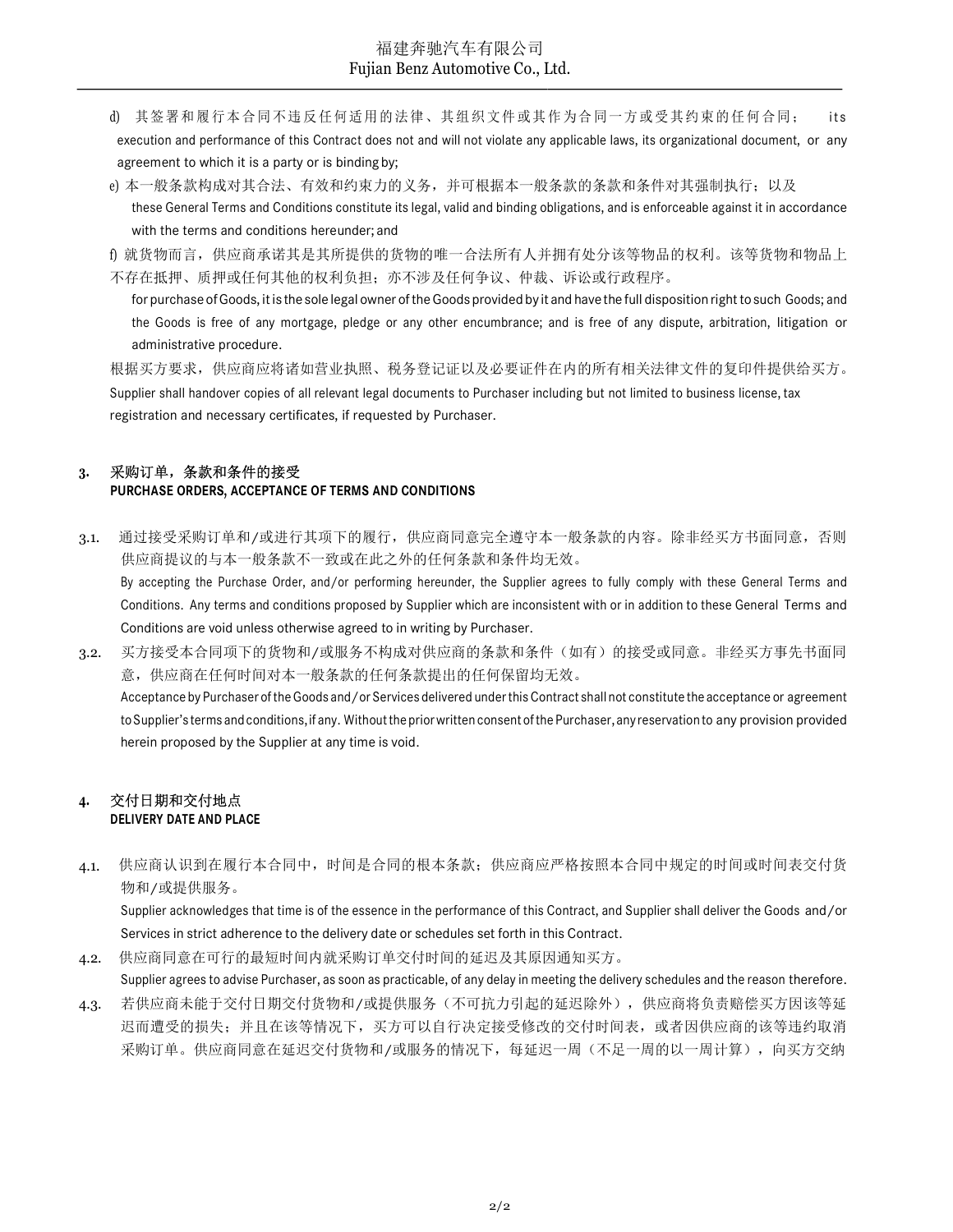延迟货物价值和/或服务的服务费总额(视情形而定)的百分之一(1%)的违约金,直至全部货物和/或服务交付 或提供完毕。

If Supplier fails to deliver the Goods and/or Services on the delivery dates (force majeure delays excluded), Supplier will be liable for any damages caused to Purchaser as a result of such delay; and in that event, Purchaser may, in its sole discretion, either accept a revised delivery schedule, or cancel the Purchase Order for default. Supplier agrees to pay to Purchaser liquidated damages in the amount of one percent (1%) of the delayed Goods' value and/or the total service fees payable for the Services, as the case may be, per week (delay term less than one week shall be deemed as one week) in the event of late delivery of Goods and/or Services until the Goods and/or Services are delivered or provided in its entirety.

- 4.4. 在任何情况下,买方接受没有严格遵守交付时间表的延迟交货不构成买方对其根据本一般条款、本合同和适用的 中国法律法规所应享有的任何权利(包括但不限于要求供应商支付违约金的权利)的放弃。 Acceptance of late deliveries not in strict conformance with the delivery schedules shall in no event constitute a waiver of any rights and remedies available to the Purchaser under these General Terms and Conditions, this Contract and applicable PRC laws and regulations (including but not limited to the rights of claiming for liquidated damages) thereof by Purchaser.
- 4.5. 在买方取消了采购订单并自第三方购买替代货品和/或接受第三方提供服务的情形下,供应商应承担因此导致的合 理的额外费用,包括价格差异(如有)。 In case the Purchase Order is rescinded by Purchaser who then purchases substitute products and/or services from a third party, Supplier shall bear the reasonable additional costs including the price difference (if any).
- 4.6. 所有货物和/或服务必须在采购订单中确定的交付地点交付。如果错误地交付货物,供应商除应承担本合同项下其 应承担的其他义务和责任外,还应承担将货物交付至正确地点所产生的额外费用。 All Goods and/or Services shall be delivered at the place specified in the Purchase Order. If the Goods are not delivered to the provided place, the Supplier shall be responsible for the additional cost of delivering the Goods to the right place in addition to other obligations and liabilities under this Contract.

## 5. 质量 **QUALITY**

- 5.1. 供应商提供的所有货物应符合采购订单中所述的标准和规格;提供的服务应符合采购订单中所列明的服务的要求 和标准。提供的货物和/或服务亦应符合中华人民共和国("中国")国家和/或行业标准(如果存在该等标准)。 All Goods supplied shall conform to the standards and specifications described in the Purchase Order, and all Services supplied shall conform to the requirements and standards of the Services described in the Purchase Order. The Goods and/or Services supplied shall also meet the national and/or industry standards of the People's Republic of China if such standards exist.
- 5.2. 买方可以不时在其发出的采购订单中就货物的标准和规格和/或服务的要求和标准提出偏离;如果该等偏离经供应 商确认, 则对双方均有约束力。

Purchaser may request deviations from the "standards and specifications" of Goods, and/or "requirements, and standards" of Services described in the Purchase Order from time to time; and if such deviations are confirmed by Supplier, the deviations shall be binding on both Parties.

5.3. 若供应商提供的货物和/或服务不符合上述标准和/或双方确认的偏离,买方可部分或全部拒绝接收;同时,买方 将保留就因该等未能达到合同标准和规格的货物和/或服务而导致的额外费用和损失向供应商求偿的权利。 If the Goods and/or Services fail to reach the above standards and/or the confirmed deviations, Purchaser has the right to reject all or part of such substandard Goods and/or Services; meanwhile, Purchaser shall reserve the rights to claim against Supplier for additional costs and damages caused by such Goods and/or Services not meeting contractual standard and specification.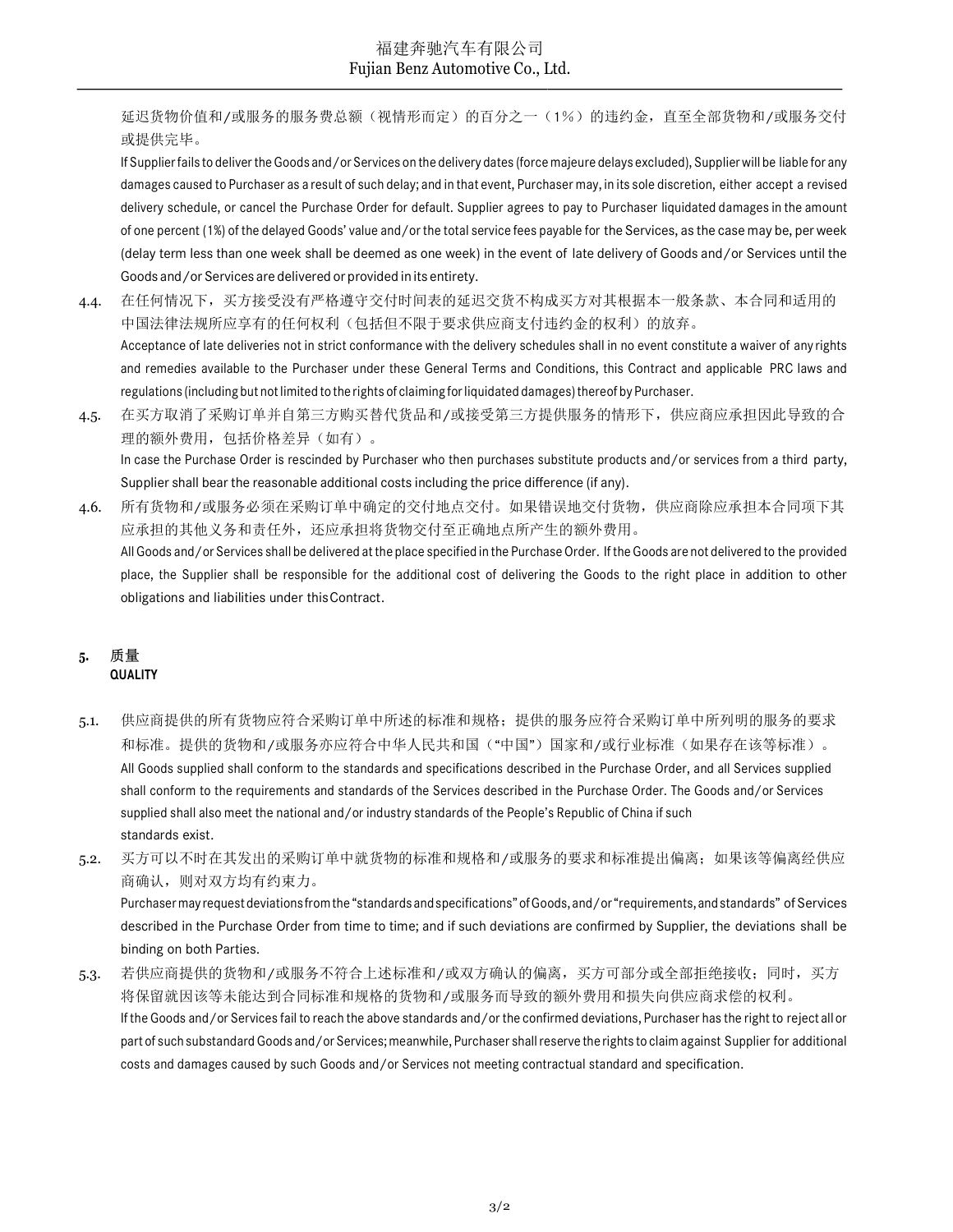## 6. 购买货物的具体条款条件 SPECIFIC TERMS AND CONDITIONS FOR PURCHASE OF GOODS

6.1. 包装和运输

Package and transportation

a) 除非双方另有其他规定,否则运输费用由供应商承担。如果双方约定由买方承担运输费用,供应商应预付该费 用并 且就此向买方提供单独的发票。

Unless otherwise mutually agreed by the Parties, transportation costs shall be born by the Supplier. In case the Purchaser shall bear the transportation costs, the costs shall be prepaid and separately invoiced to Purchaser by the Supplier.

- b) 双方约定由买方承担运输费用的情况下,除非买方明确要求以某种运输方式运输,否则供应商应以最经济且安 全 的方式组织运输;并且,非经买方事先书面授权,供应商不应以买方的费用购买保险或附加额外的运输费用。 If the Parties mutually agree that the transportation costs shall be born by the Purchaser, except that the Purchaser explicitly require certain transportation mode, the Supplier should arrange the transportation in the most economic and safe mode; no insurance fee or additional transportation cost shall be spent at the Purchaser's cost unless otherwise authorized by the Purchaser in writing.
- c) 双方约定由买方承担运输费用的情况下,未遵循买方的明确要求或 6.1(b)条的要求而引发的额外费用应由供应商 承担。若买方合理预计以最经济且安全的运输方式供应商无法按时将货物交付买方,且该等不能按时交付并非 因买 方过错导致,则买方可要求供应商以可用的最快方式发运,因此产生的额外运输费用由供应商承担。 Under the circumstance that the Parties mutually agree that the transportation costs shall be born by the Purchaser, the cost caused by the Supplier's failure to comply with the explicit requirement of the Purchaser or the requirements in 6.1(b) shall be born by the Supplier. If the Purchaser reasonably believe that the delivery of Goods will be delayed if the Goods are transported in the most economic and safe mode, and such delay is not due to the Purchaser's fault, then the Purchaser is entitled to require shipment in the fastest means available and the additional cost so incurred shall be born by the Supplier.
- d) 供应商应负责根据适用的法律和良好的商业惯例,将货物妥善打包并放置于适当的集装箱中,以在运输中保护 货物。 除非另行达成书面协议,否则供应商不得因装箱和包装向买方收取额外费用。供应商应在每件包装上标 注相应的采 购订单号。供应商应准备一份逐项记载的装箱单,载明采购订单号、对物品的描述、部件号及每件 包装发运的数量; 供应商应在运输的集装箱内放置一份装箱单副本,并在提供发票时也提供一份装箱单副本。 每次发运必须附有与内 容相符的发货单、装箱单、质量合格证以及订单要求的其它文件。发货单和装箱单应裁 明完整的订单参考号,同时 供应商应在发运时立即通知买方并将上述信息提供给买方。

Supplier shall be responsible for properly packing and packaging the Goods in suitable containers for protection during shipment in accordance with applicable law and good commercial practice. No additional charges for packing and packaging will be allowed unless specifically agreed in writing. Supplier shall label each package with the corresponding Purchase Order number. Supplier shall prepare an itemized packing list bearing the Purchase Order number, description of items, part number, and quantity shipped for each package. One copy of the packing list shall be placed in the shipping container and one copy shall accompany Supplier's invoice. Each shipment shall contain the dispatch notes, packing slips, quality certificate and other documents required by the Purchase Order. The dispatch notes and the packing slips shall indicate the complete order reference and Supplier shall immediately advise Purchaser of shipment indicating the same data.

6.2. 所有权和风险转移

Passing of Property and Risk to Purchaser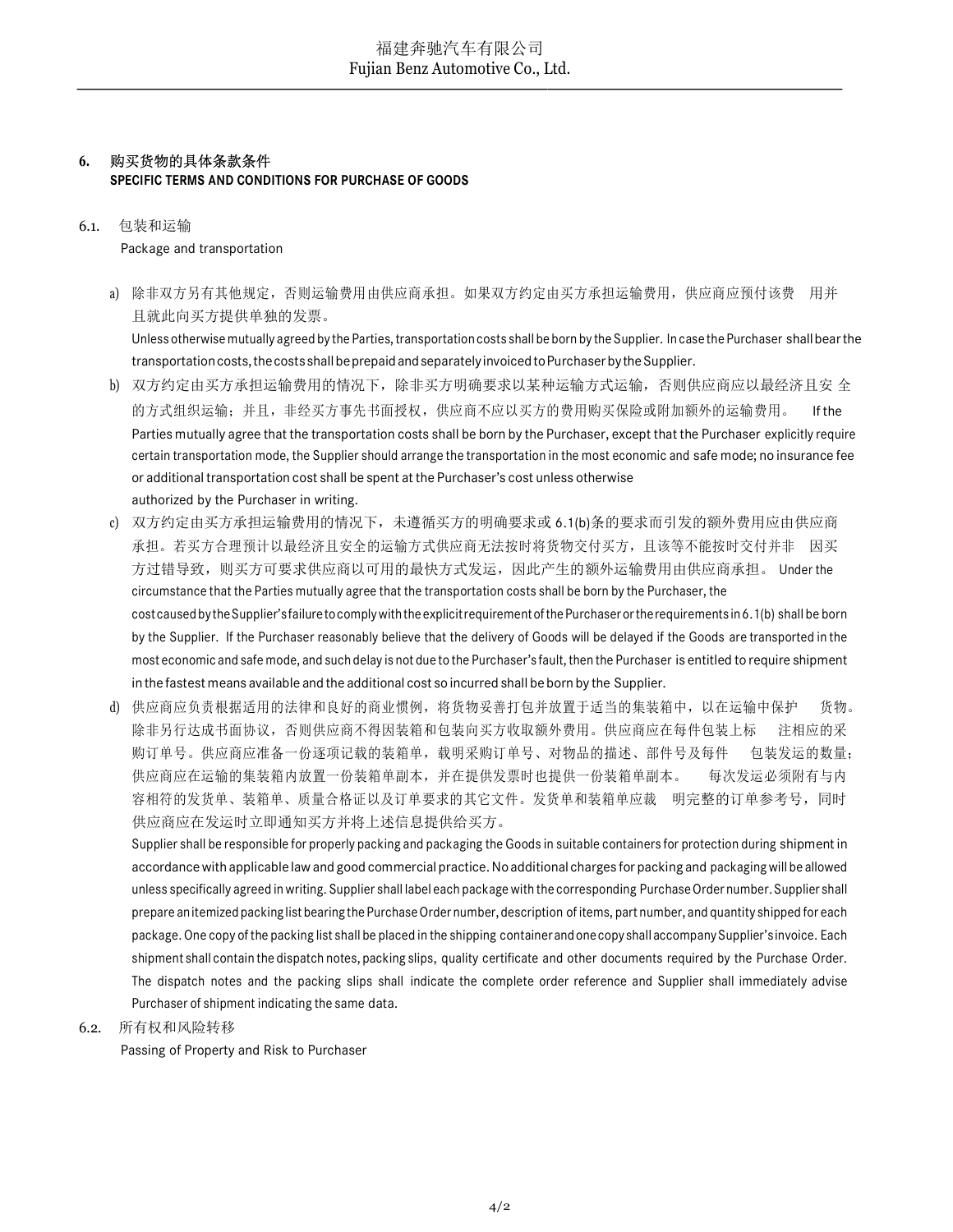a) 在采购订单中确定的地点交付并向买方转移占有之时, 货物的所有权和风险转移给买方; 此前, 供应商保留货 物的 所有权并承担风险。

The title and risk in the Goods shall remain in Supplier until they are delivered at the place specified in the Purchase Order and transferred to Purchaser's possession, at which time title and risk of the Goods shall be transferred to Purchaser.

b) 在提供安装、装配的情况下,所有权和风险在成功完成验收测试并由买方签发确认函时转移给买方。 The title and risk attaching to any supplies including installation or erection shall be transferred to the Purchaser at the time they are successfully tested and confirmation notice is issued by Purchaser.

#### 7. 付款 PAYMENT

- 7.1. 购买货物和/或服务的付款条款与条件应适用采购订单的详细规定。买方将在收到供应商开具的正确有效的发票后 通过银行汇款方式付款,但付款的前提是货物已经被全部、正确的交付和/或服务已经被完全适当履行并且买方已 经接受货物和/或服务。除非在采购订单中另有规定,否则买方的标准付款期限为收到发票后的 60 天内。 Payment of the purchase price and/or the service fees shall be made in accordance with the Purchase Order. Payment shall be made through bank remittance after the Purchaser has received the correct and valid invoice issued by the Supplier, provided that the Goods have been correctly delivered and/or the Services have been properly performed in their entirety and the Purchaser has accepted them. Unless otherwise stated in the Purchase Order, the standard payment time is within 60 days after the Purchaser's receipt of invoice.
- 7.2. 除非在采购订单另有规定,否则供应商确认的价格和/或服务费为含(所有相关)税价格,并且买方无须支付或者 返还该税给供应商。

Unless otherwise stated in the Purchase Order, the purchase price and/or service fee confirmed by Supplier shall be inclusive of any possible taxes and the Purchaser shall have no obligation to pay or reimburse the Supplier for such taxes.

- 7.3. 供应商应及时向买方开具发票,买方不接受除供应商以外的第三方就买方为本合同下的付款出具的任何发票。 The Supplier shall invoice the Purchaser in time. Purchaser will not accept the invoices issued by any third party other than Supplier for payment under this Contract.
- 7.4. 除非双方事先协商一致,否则无需支付定金。应买方要求,供应商应向买方提供由买方可接受的一家银行提供的 银行担保。

Down payments shall be made only if it is prior agreed to by the Parties. Upon request of Purchaser, Supplier shall provide a bank guarantee from an accepted Chinese bank to Purchaser.

7.5. 买方的任何付款并不代表买方认为供应商的货物和/或服务达到合同要求,也不妨碍买方要求供应商退换货物,重 新提供服务或进行维修的权利。

No payment by the Purchaser shall imply the Purchaser's acceptance of any Goods or Services as meeting the contractual requirements, or shall preclude the Purchaser's right to require the return or replacement of Goods and the re-provision of Services or the maintenance.

## 8. 变更 **CHANGES**

除非经买方书面指示,供应商不得修改或改变货物和/或服务。除买方根据本一般条款的规定可以进行的其他变更 外,买方还有权在本合同期限内的任何时间通过书面通知指示供应商在下述方面进行变更(a)本合同包含的规格、 图纸和 数据; (b)货物运输或包装的方法; (c)货物交付地点/服务提供地点; 以及(d)货物交付时间/服务提供时间。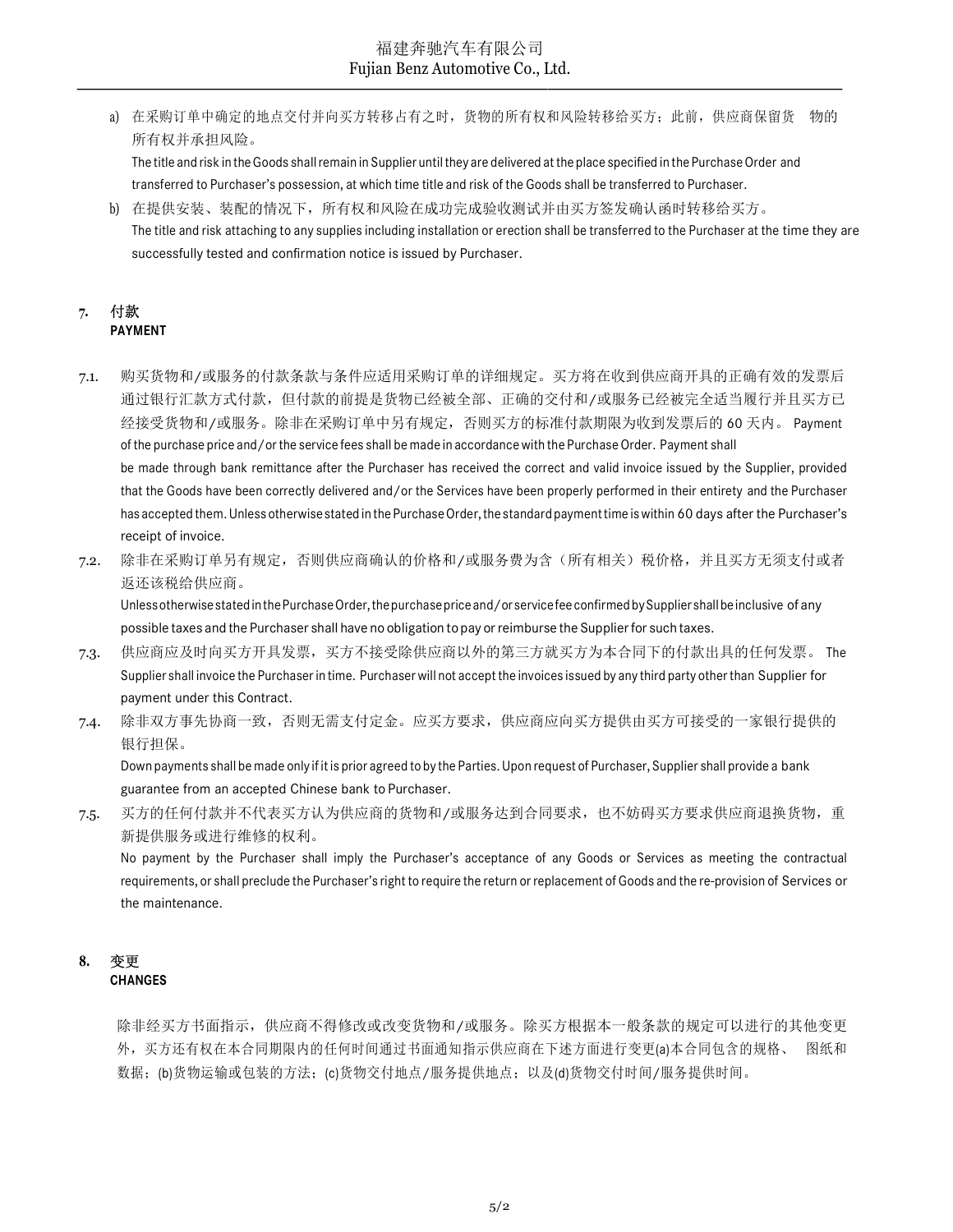该等通知到达供应商时即生效,对双方均有约束力。如果任何该等变更引起成本或履行本合同所需时间的增加或 减 少,双方应对采购价格或交付时间或二者进行公平的调整。如果在供应商收到买方要求进行变更的通知后十

(10)个工作日内(或双方可以同意的其它时间内)双方不能就该等价格或时间的调整达成协议,买方可以通过 提前五(5)个工作日向供应商发出事先通知解除本合同。

Supplier shall not alter or vary the Goods and/or the Services, except as directed in writing by Purchaser. In addition to other changes the Purchaser may require according to this Contract, the Purchaser shall also have the right at any time during the term of this Contract, by notice in writing, to direct Supplier to make changes in the following:

- (a) specifications, drawings, data incorporated in this Contract;
- (b) methods of shipment or packing for the Goods;
- (c) place of delivery; and
- (d) time of delivery.

Such change will become effective upon the receipt by the Supplier and is binding on the Parties. If any such change causes an increase or decrease in the cost of or the time required for performance of this Contract, an equitable adjustment shall be made in the purchase price or delivery schedule, or both. If the parties cannot agree to such price or time adjustment within ten (10) business days (or such other time as may be then agreeable to by both parties), of Supplier's receipt of Purchaser's request for a change, Purchaser may terminate this Contract upon five (5) business days prior notice to Supplier.

#### 9. 交付 DELIVERY

- 9.1. 在货物和/或服务交付之时, 双方应共同进行检验, 以确定货物和/或服务符合约定的货物的标准和规格, 和/或 服务的要求和标准。共同检验的通过仅表明买方可以接受货物和/或服务,并不免除供应商应承担的质量保证责任 和保修义务,亦不会妨碍买方根据本一般条款、本合同和适用的中国法律法规应享有的权利。 Upon delivery of the Goods and/or Services, the Parties shall conduct a joint inspection in order to make sure they are up to the agreed "standards and specifications" of Goods and/or "requirements and standards" of Services. However, successful passage of the joint specification only indicates the Purchaser's acceptance of the Goods and/or Services, it shall neither exempt Supplier from the quality assurance and warranty obligation nor preclude the Purchaser's rights under these General Terms and Conditions and applicable PRC laws and regulations.
- 9.2. 不得部分交付,除非买方书面同意该等部分交付是合理的。 No partial delivery is permitted unless the Purchaser agrees that such partial delivery is reasonable.

## 10. 质量担保和保修

#### QUALITY ASSURANCE AND WARRANTY

10.1. 供应商担保,所有本合同下提供的货物应当: (a)符合买方的图纸、规格或者其它要求;(b)材料、设计和工艺良好, 没有 缺陷; (c)是新的(未使用或翻新),适销的并适于拟用于的用途; 所有本合同下提供的服务应当完全符合本 合同采 购订单中的要求和标准。此质量担保应当在检查、接受和付款后继续有效。

Supplier warrants all Goods furnished under this Contract shall (1) conform to Purchaser's drawings, specifications or other descriptions; (2) be of good material, design and workmanship and free of defects; (3) be new (not used or reconditioned), merchantable and suitable for the purpose intended; and all Service furnished shall be fully in compliance with the Purchase Order of this Contract. These assurance and warranties shall survive inspection, acceptance, and payment.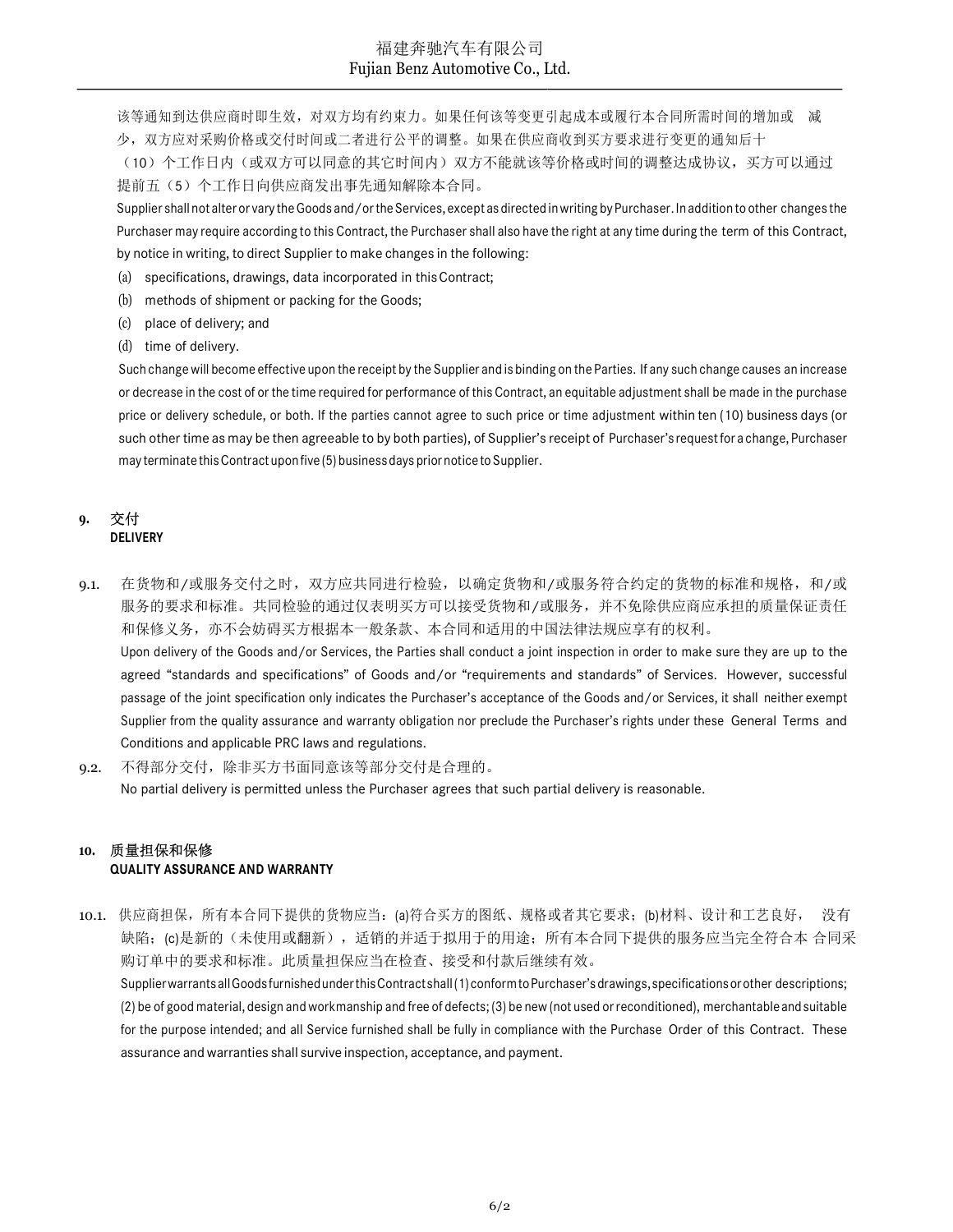10.2. 在不影响买方可以向供应商主张的任何其它权利的情况下,如果货物和/或服务不符合本合同(包括采购订单)的 条款和条件或上述质量担保,买方有权在供应商交付或完成后的合理时间内:

Without prejudice to the Purchaser's other rights against the Supplier, if the Goods or Services do not conform to the terms and conditions of this Contract (including the Purchase Order) or the above quality assurance, the Purchaser is entitled to, within reasonable period after the delivery of the Goods or Services,

- (a) 在供应商交付或完成后的十八(18)个月内,对于货物:(i)将货物退回给供应商并且取消采购订单,供应商退 还货款;(ii)要求供应商更换货物;(iii)要求供应商修理;对于服务:(x)要求供应商退还服务费;(y)要求供应商重 新提 供服务;(z)要求供应商对该等不符合要求的服务进行修正,费用由供应商承担。 at the Supplier's cost, at any time within eighteen (18) months after delivery to Purchaser or the completion of the Service, as to the Goods: (i) reject and return the Goods to Supplier and cancel the Purchase Order, and claim for the return of the purchase price, (ii) require the Supplier to replace the Goods, or (iii) require the Supplier to repair the Goods; as to the Services, (x) require the Supplier to return the service fee; (y) require the Supplier to re-provide the Services; or (z) require the Supplier to cure such
- (b) 如果买方要求更换、修理货物,或者重新提供服务、进行修正,而供应商未能在合理时间内完成买方要求的工 作并达到买方的合理满意,买方可以自行决定:(i)自行或聘请第三方替换、修理不符的货物和/或提供服务、 进行 修正,由供应商承担费用;(ii)要求降低采购价格或服务费;或者(iii)终止合同,要求供应商退还货款或服务 费并不 承担任何责任。

defect;

If the Purchaser requires to replace, repair the Goods or require to re-provide Services or to cure the relevant defect, while the Supplier fails to finish the work required by the Purchaser to the reasonable satisfaction of the Purchaser, then the Purchaser may decide at its sole discretion to (i) at the Supplier's cost, replace, repair the defective Goods and/or provide the Services or cure the defect by itself or a third party engaged by the Purchaser; (ii) demand a reduction in the purchase price or the service fee; or (iii) terminate this Contract, require the Supplier to return the purchase price or service fee without assuming any liability;

(c) 为避免歧义,买方行使上述(a)、(b)项规定的权利,以及供应商及时完成买方要求的工作并达到买方的合理满意, 均不 会影响买方要求供应商承担因其未适当履行本合同(包括每一采购订单)而应承担的违约责任(包括但不 限于要 求其支付违约金)。

To avoid ambiguity, the Purchaser's execution of the rights provided in Section 10.2(a) and 10.2(b) and the Supplier's timely completion of the required work to the reasonable satisfaction of the Purchaser shall not preclude the Purchaser from requiring the Supplier to undertake the liabilities (including but not limited the liquidated damages) for its failure to properly perform its obligations under this Contract (including every Purchase Order).

(d) 修理和替换以及重新提供服务或修正(视情形而定)本身应当在修理、替换、重新提供或修正后, 自交付、重 新安装或者通过测试(如果有的话),(视情形而定,最终以适用的为准)起十八(18)个月内受上述义务的 约束。

Repairs and replacements or re-provision of Services and rectification (as the case may be) shall themselves be subject to the foregoing obligations for a period of eighteen (18) months from the date of delivery, reinstallation or passing of tests (if any) whichever is appropriate after repair, replacement, re-provision or rectification (as the case may be).

- 10.3. 如果立即维修有利于为买方的利益避免违约或者在其他紧急的情形下,买方有权在供应商承担维修费用的前提下, 自行维修或请他方维修。缺陷或瑕疵货物的退回应由供应商承担费用和风险。 Purchaser shall be entitled to carry out repairs or cause them to be carried out by a third party at Supplier's expense if immediate repairs are in Purchaser's interest to avoid defaulting or because of any other urgency. Defective items shall be returned at Supplier's expense and risk.
- 10.4. 供应商将保证买方免于遭受因货物和/或服务瑕疵而直接或间接引起任何损害、损失、责任、费用和支出(包括合 理的律师费支出),为其辩护并使其免受损害。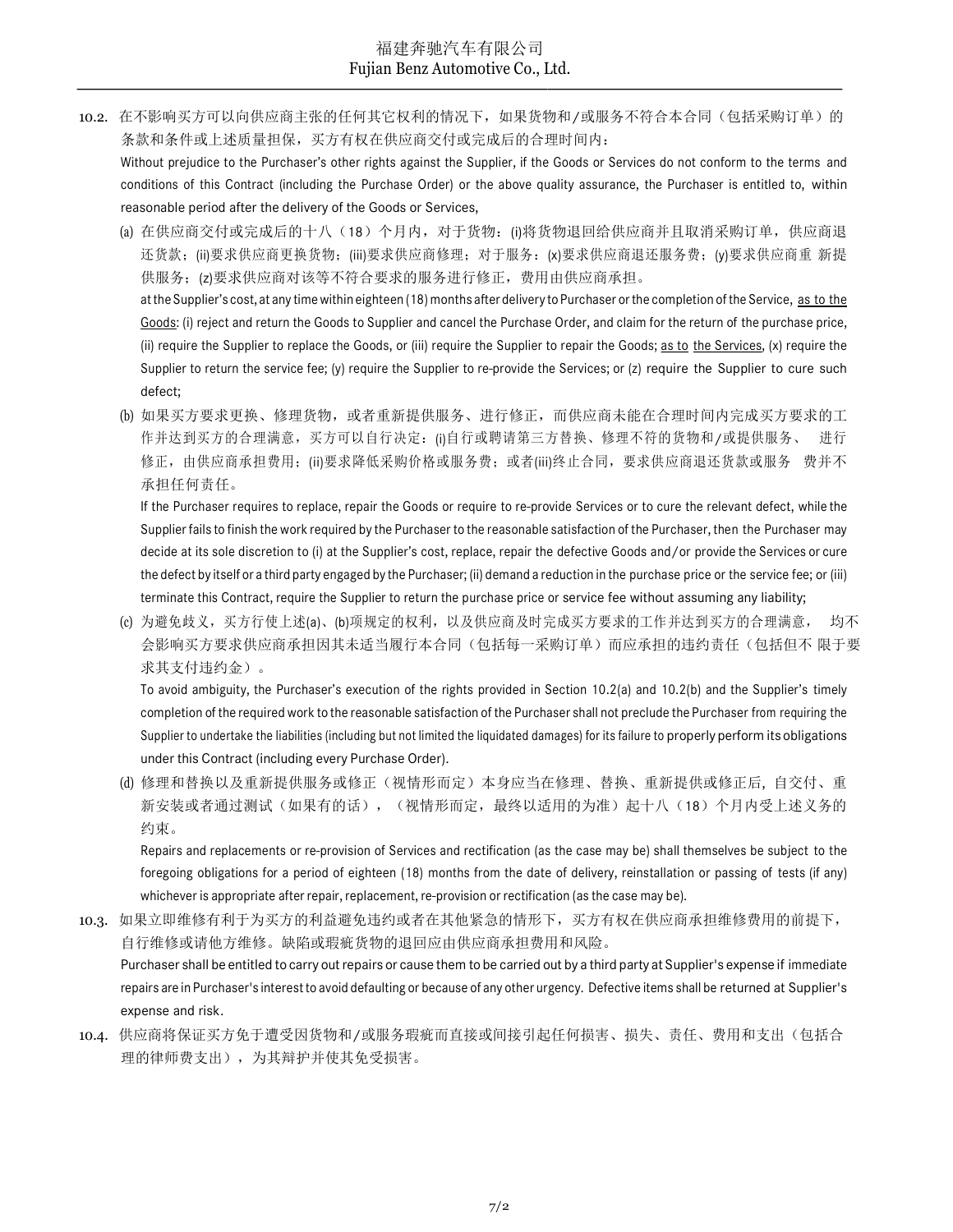The Supplier shall indemnify, defend and hold the Purchaser harmless from any damage, loss, liability, cost and expenses (including reasonable attorney fee) caused directly or indirectly by the defective Goods and/or Services.

- 10.5. 上述质量担保是对法律中明示或默示规定的所有其他担保以及供应商向买方作出的额外范围担保的补充。不论上 述规定还是本一般条款的任何规定均不应限制或损害买方享有的任何法定权利或其他权利。 The foregoing quality assurance and warranties are in addition to all other quality assurance and warranties expressed or implied by law, or any warranties of additional scope given to Purchaser by Supplier. Neither the foregoing nor anything contained in these General Terms and Conditions shall limit or impair any statutory or any other rights the Purchaser may have.
- 10.6. 买方有权对供应商执行本合同的情况随时进行审计。审计结果如与供应商的服务及报价不符或未专款专用, 买方 有权向供应商提出异议,并要求供应商双倍补偿不实部分,并承担审计费用。 Purchaser is entitled to audit Supplier's execution of this Agreement at any time. In case of conflict between the results of audit and Supplier's service and quotations, or in case of Supplier's failure to use the fund according to its dedicated purpose, Purchaser has the right to express disagreement to Supplier and require Supplier to provide compensation at a sum amount of double of the conflicted part and cover the audit cost.

#### 11. 最优惠客户待遇 MOST FAVORABLE CUSTOMER

供应商提供给买方的所有价格、质量担保、保修和优惠应与供应商向任何现有客户提供的相应价格、质量担保和 优惠 相当或更优。若供应商在本合同期限内与任何其它客户达成提供更多优惠或更优惠的条件的安排,则该等优 惠或优惠 条件自动适用于本合同,除非买方提出异议。

All of the prices, quality assurance, warranties and benefits provided by Supplier are comparable or better than the equivalent terms being offered by Supplier to any present customer. If Supplier shall, during the term of this Contract, enter into arrangements with any other customer providing greater benefits or more favorable terms, then such benefits or more favorable terms will automatically apply to this Contract unless the Purchaser objects.

## 12. 买方的财产和信息

#### PURCHASER'S PROPERTY AND INFORMATION

为履行采购订单而由买方提供给供应商的买方和其客户的财产和信息,例如图纸、规格、数据和类似财产,应当 仍然 是买方的财产。供应商所作的或者为生产或提供货物和/或服务而从其他方购买并向买方收费的任何设计、图纸、 模具、模型、工具、技术数据/信息、材料、设备等应当自制造或者采购之日立即成为买方的财产且应被视为买方 提供的财产。如果可行,所有该等买方财产应当被标记为买方财产、由供应商受托持有并承担风险;供应商 仅为履行 采购订单的目的使用该等财产或信息,不得复制或披露给他人。在采购订单履行完毕后,所有买方提供 的财产应当以 接受时同样的状况返还买方,允许合理的磨损;但是该财产已经整合入已交付货物和/或服务中或者在履行采购订 单中被消耗掉的除外。

Purchaser's and its customer's property and information, such as drawings, specifications, data and the like, furnished to Supplier for performance of the Purchase Orders shall remain the property of Purchaser. Any designs, drawings, dies, molds, tooling, technical data/information, materials, equipment, etc. that Supplier makes or buys from others for producing or providing the Goods and/or Services and charged to Purchaser's account shall become Purchaser's property immediately upon manufacture or procurement and shall be deemed as the Purchaser furnished property. When practical, all such Purchaser property shall be marked as property of Purchaser, shall be held by Supplier on consignment at Supplier's risk, and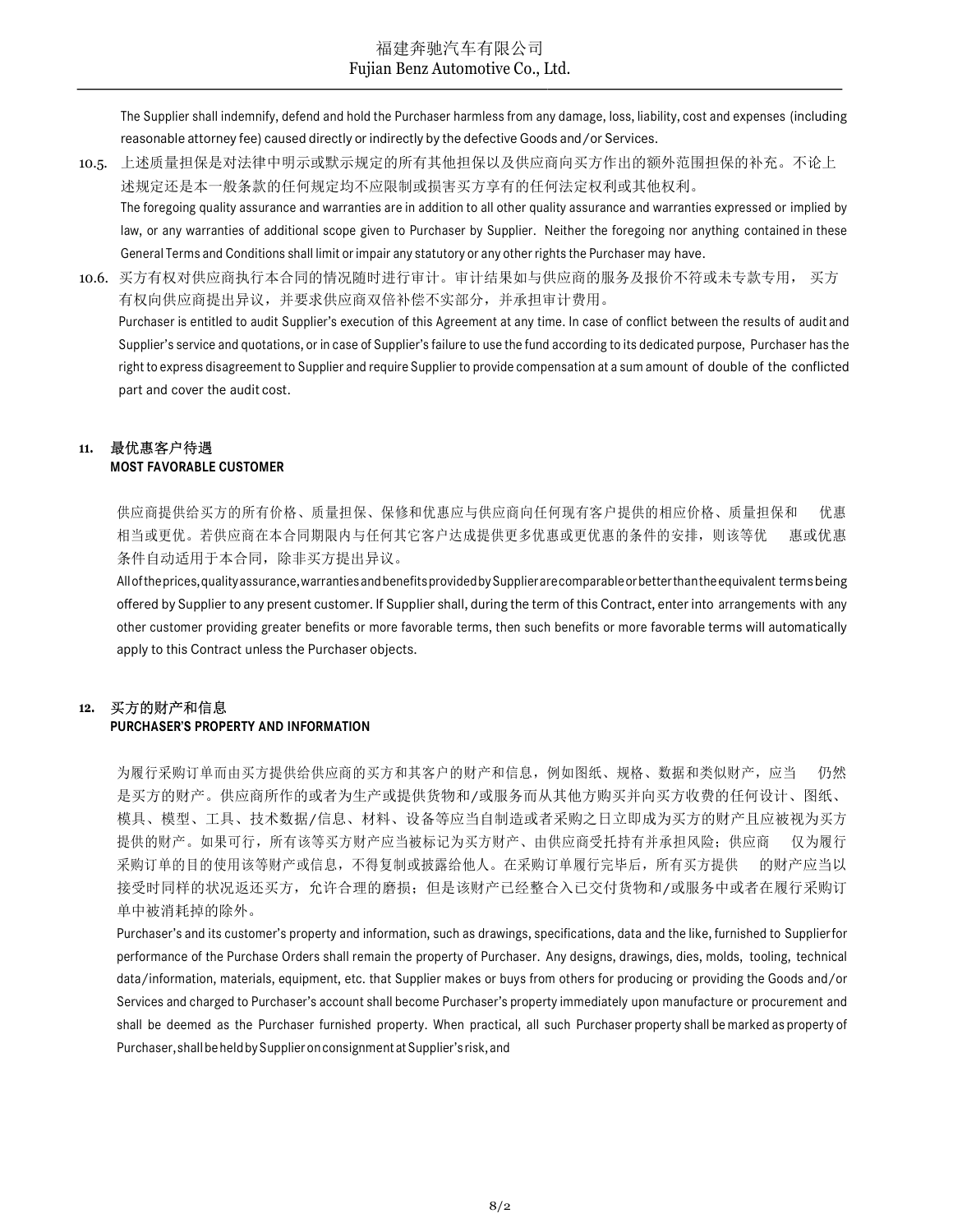shall be used exclusively to perform the Purchase Orders, and shall not be duplicated or disclosed to others. Upon full performance of the Purchase Orders, all Purchaser furnished property shall be returned to Purchaser in the same condition as received, allowing for reasonable wear and tear, except to the extent that the property has been incorporated into Goods and/or Services delivered or consumed in the performance of the Purchase Orders.

## 13. 知识产权 INTELLECTUAL PROPERTY RIGHTS

13.1. 所有工作产品,包括但不限于由服务中产生的或与服务相关的供应商制造、构思或开发的设计、美术品、软件、 手 册、指南、产品、程序、绘图、记录、文件、信息、材料、发现和发明(合称"工**作产品**"), 均应属于买方 的财 产。供应商在此通过签署本一般条款,无条件地并不可撤销地将该工作产品所有的权利、所有权和利益转移、转让 给买方。

All work products, including, without limitation, designs, artwork, software, brochures, manuals, products, procedures, drawings, notes, documents, information, materials, discoveries and inventions (collectively, the "Work Products") made, conceived or developed by Supplier which result from or relate to the Services, shall be the sole property of Purchaser. Supplier hereby unconditionally and irrevocably transfers and assigns to Purchaser all right, title and interest in or to any Work Product by signing these General Terms and Conditions.

13.2. 供应商保证其所提供的货物和/或服务和/或工作产品不侵犯或不构成对任何第三方的知识产权的侵犯或不正当使 用。如果任何第三方对货物和/或服务和/或工作产品的权利或利益提出主张,或声称货物和/或服务和/或工作产 品侵犯或不正当使用其知识产权而起诉买方,供应商应当就上述主张和诉讼对买方的任何及所有开支、费用和损 失进行赔偿、为买方辩护并保证买方不受损害。

Supplier undertakes that the Goods and/or Services and the Work Products do not infringe, or constitute an infringement or misappropriation of, any third party's intellectual property rights. If any third party claims any right or interest in any Goods and/or Services or Work Products or brings any action against Purchaser on alleged infringement or misappropriation of third party intellectual property rights by the Goods and/or Services or the Work Products, Supplier shall fully indemnify, defend and hold Purchaser harmless against any and all such claims, actions, costs, expenses and damages which the Purchaser may incur or become liable for such infringement.

13.3. 供应商没有被许可或授权使用买方的商标、商号和标志(合称"**标识**"),但该等标识构成与供应商提供的服务 相关的工作产品不可分割的一部分的情形除外。如供应商需获得任何标识的全面并正式的许可,应当通过双方另 行签订的许可协议进行。

Supplier is not licensed or otherwise authorized to use the trademarks, trade names and logos (collectively the "Marks") of Purchaser, except where such Marks constitute an inseparable part of any Work Products in connection with the Services to be delivered by Supplier hereunder. The full and formal license of use of any Mark by Supplier, if any, shall be subject to separate license agreements to be entered into by and between the Parties.

13.4. 买方应当及时书面通知供应商任何向买方提出的索赔和已经采取或威胁采取的法律行动,并将允许供应商自负费 用进行任何因此发生的诉讼以及为和解索赔而进行的所有协商。此外,应买方合理要求,供应商应向买方提供所 有必要的协助,以帮助买方保护其对货物、服务、工作产品以及工作产品中使用的标识享有的权利和利益以及就 上述权利或利益进行辩护。

Purchaser shall give to Supplier prompt notice in writing of any claim being made or action threatened or brought against Purchaser and will permit Supplier, at Supplier's own expense, to conduct any litigation that may ensue and all negotiations for a settlement of the claim. At Purchaser's reasonable request, Supplier shall provide all necessary assistance to Purchaser in Purchaser's efforts to defend and protect its rights and interest in the Goods, Services, the Work Products or the Marks used in the Work Products.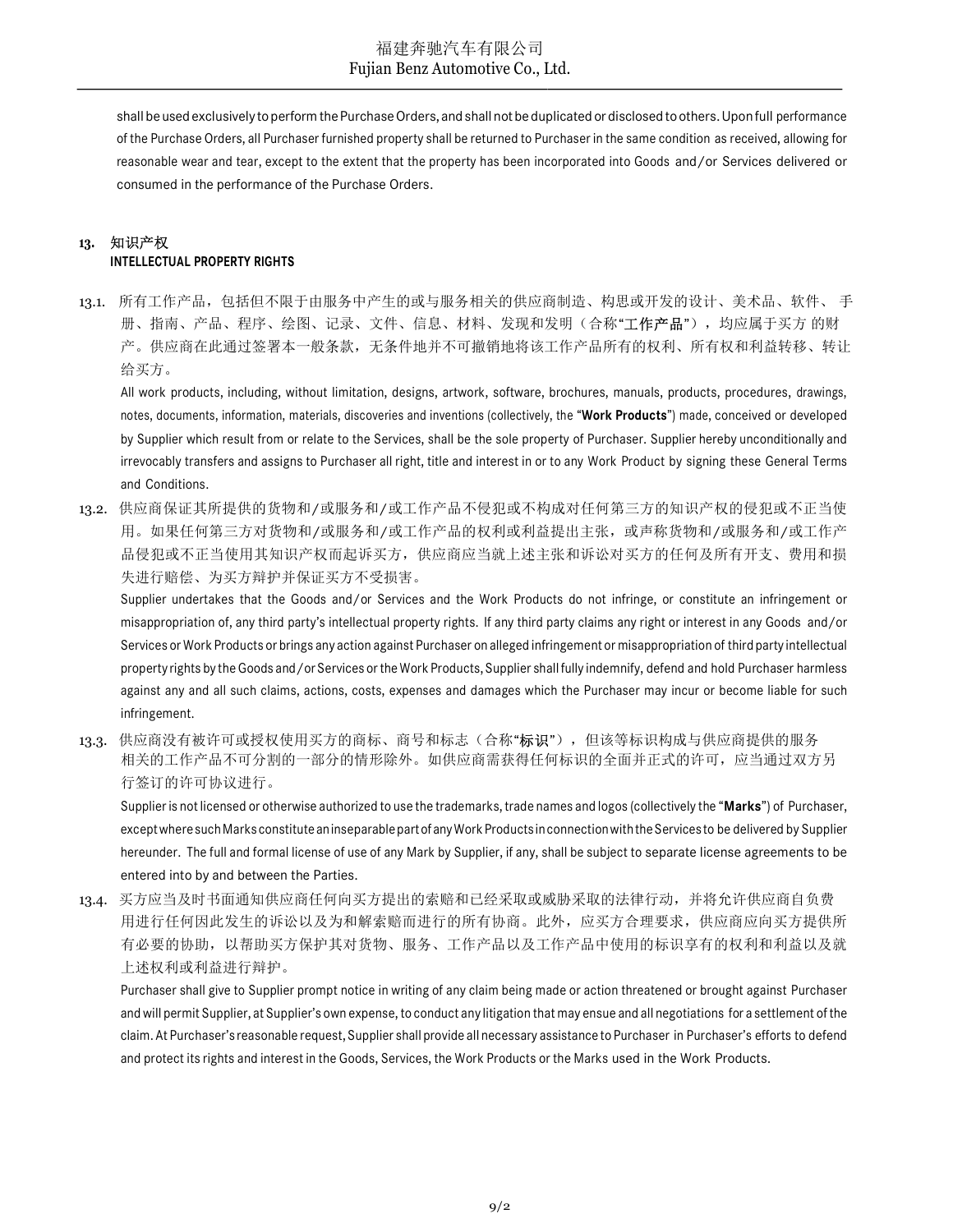## 14. 保密和数据保护 CONFIDENTIALITY AND DATA PROTECTION

14.1. 双方承认,为促进并配合双方已达成的合同的履行,买方或其关联机构(合称"**披露方"**)可能向供应商披露为 披露 方所有且对披露方有价值的、形式各样的专有的和机密的信息或商业秘密。为本合同之目的,此等信息或商 业秘密 (包括所有在本合同签署之日前提供的该等信息,合称"保密信息")可包括但不限于下述: 有关披露方 或为披露方 所掌握并负有保密义务的第三方的过去、现在或将来的研究、开发或经营计划、财务信息、顾客、卖 主、业务合作 方或涉及雇员的信息、知识产权、经营活动或制度有关的信息(包括但不限于以有形或无形形式表 现的研究或报 告、软件、备忘录、草图、图样、设计、数据、专有技术及其它信息),而不论其载体为何种形式。上述所有信息 不管其在被披露时或被披露后是否被标明为是秘密的,亦不论是以书面(不管以何种格式)或口头 形式做出,连同 其任何备份、复印件或摘要(不管以何种形式存在及由何人以何种形式制作或编辑),均应视为 保密信息。此外, 供应商应当将其知道的因其与买方之间的商业往来而产生的一切私人所有的技术,商业和组织 信息为保密信息,并 且不得在本协议期间或之后利用这些信息或者将这些信息提供给第三方。

The Parties recognize that, in furtherance of or incidental to this Contracts, Purchaser or its affiliates (collectively, the "Disclosing Group") may disclose to Supplier various forms of proprietary and confidential information or trade secrets which pertain to or are valuable to the Disclosing Group. For purposes of this Contract, such information or trade secrets (including any such information provided prior to the date of this Contract, collectively, "Confidential Information") may include but shall not be limited to the following: information, regardless of the form in which it is transmitted, relating to past, present or future research, development or business plans, financial information, customer, vendor, business partner or employee-related information, intellectual property, operations or systems (including, without limitation, studies or reports, software, memoranda, drafts, drawings, designs, data, know-how and other information in either tangible or intangible form) of the Disclosing Group or a third party whose information is in the Disclosing Group's possession under an obligation of confidentiality. All the information indicated above shall be deemed as Confidential Information, regardless whether or not it is identified or marked as confidential at or after the time of disclosure and whether written (in whatever format) or oral, together with any copies, reproductions or summaries thereof, in whatever format and however or by whomever made or compiled. In addition, Supplier shall treat all private technical, commercial and organizational information of which it becomes aware as a result of its business relationship with Purchaser as confidential, and shall not exploit it or make it available to third parties either during the period of this Agreement or thereafter.

14.2. 所有保密信息应继续为披露该信息的披露方所有。供应商仅应在为履行本协议义务的目的而使用在同买方合作的过 程中已经获得或将会获得的的信息与材料,不得为向买方交付货物和/或提供服务以外的目的使用任何保密信息; 且供应商应对该等保密信息保密并采取所有合理的预防措施来防止未经授权向第三方或为本合同之目的无需直接 接触该等保密信息的雇员披露该等信息。上述条款同样适用于由本协议或其他订单引起的相关结果,数据与知识。 All Confidential Information shall remain the property of the member of the Disclosing Group that provided it. Supplier shall only use the information and materials which have been or will be made available to it in the course of the collaboration with Purchaser for the purpose of carrying out the duties assigned to it. shall not use any Confidential Information of the Disclosing Group for any purpose other than providing Goods and/or Services to Purchaser, and shall hold such Confidential Information in confidence and take all reasonable precautions to prevent its unauthorized disclosure to third parties, or to its employees not having a direct need for access for purposes of those discussions.

The same shall apply in the case of results, data and knowledge arising in connection with this Agreement or any of the Purchase Order.

14.3 供应商承诺将使用最新的可获得的技术手段来采取一切可能的措施以保证尽快且有效的来自买方的所有信息和数 据不被未获得授权的第三方获得, 特别是保证上述信息和数据不被盗用,丢失,操纵,损坏或任何复制。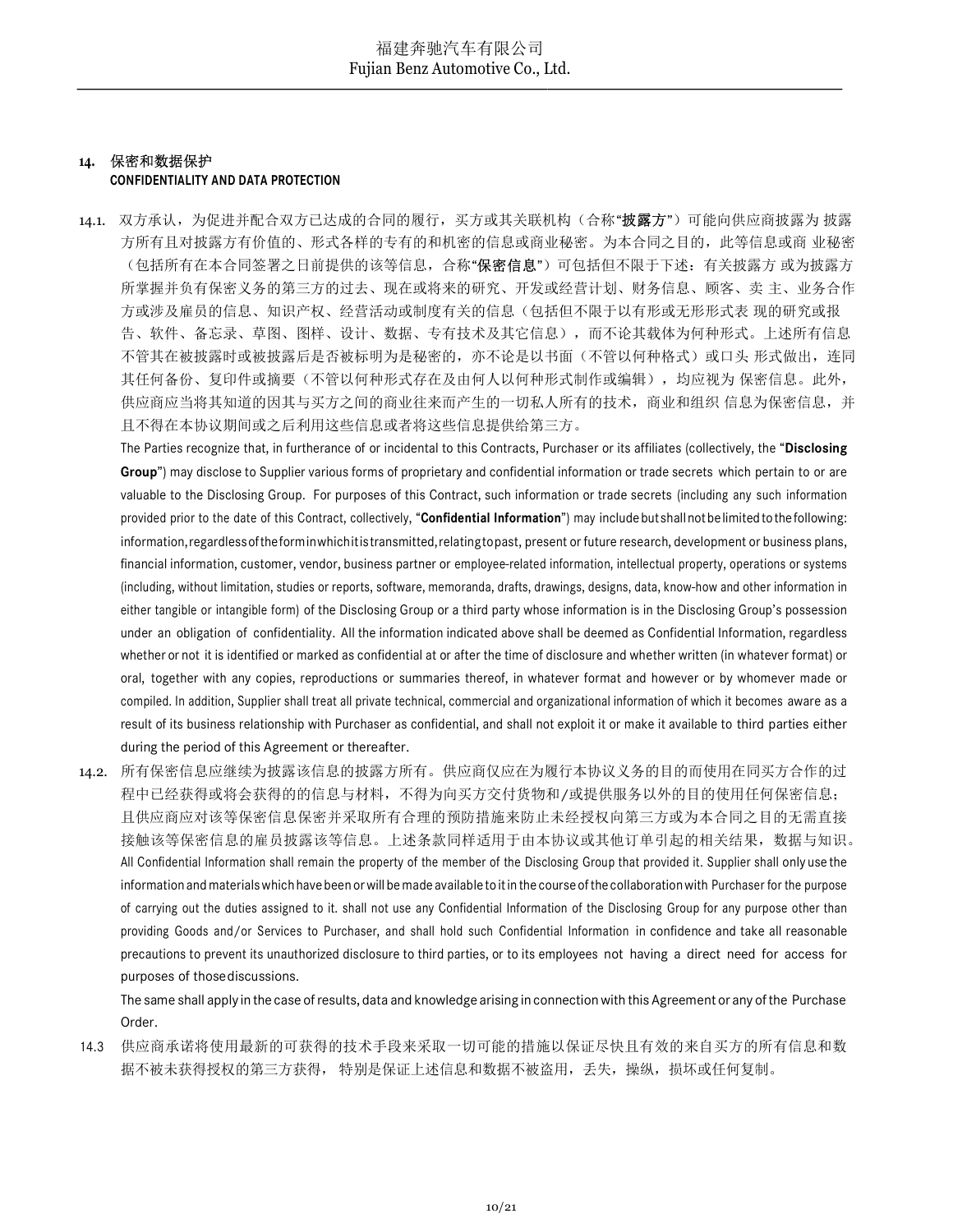Using the latest available technology, Supplier undertakes to do everything possible to immediately and effectively protect all information and data received from Purchaser against access by unauthorized third parties, and in particular to secure it against misappropriation, loss, manipulation, damage or any duplication.

- 14.4 如果供应商有理由怀疑未获得授权的第三方获得了信息和数据,供应商应当立即通知买方,并在同买方协商之后 采取所有必要的措施来获取事实,在必要的情况下第三阻止方在将来再次获取上述信息。 If Supplier has reason to suspect that unauthorized third parties have obtained knowledge of the information and data, it must inform Purchaser immediately and, in consultation with Purchaser, take all measures necessary to establish the facts and, if necessary, prevent future third-party access.
- 14.5 如果供应商在其运行系统中存储,加工或处理上述信息与数据,供应商应当保证未获得授权的第三方不能接触或 使用这些数据。

If Supplier stores, works on or processes the information and data in its data processing systems, Supplier shall ensure that unauthorized third parties cannot access this data.

- 14.6 供应商在履行其保密义务时需尽其勤勉的且应有的适当的注意义务, 此处注意义务的标准不得低于其对待自己保 密信息时所采用的标准。此外, 供应商承担着遵守可能更新的数据保护条款的义务,并将遵守上述条款。Supplier shall exercise the due care of a diligent businessman in respect of its confidentiality obligation, whereby the standard of care shall not fall below that which it would apply when dealing with its own confidential information. Supplier is under a duty to comply with all data protection provisions as amended from time to time, and will observe these.
- 14.7 供应商仅可向为履行本合同之目的需要接触保密信息的雇员、分包商、代理或专业顾问披露保密信息,并应促使 他们遵守与本合同项下供应商所应遵守的相同的保密义务。供应商必须向其所有的工作人员说明相关的信息保护 条款并让其工作人员承担同等保密义务。在买方请求的情况下, 供应商应当提供上述声明或供买方或其数据保护 的工作人员查看。

Supplier may disclose the Confidential Information only to its respective employees, subcontractors, agents or professional consultants who need to have access to such information for the purposes of this Contract and shall cause them to observe the same confidentiality obligations hereunder. Supplier must instruct all of its staffs about the relevant data protection provisions and place them under a duty of confidentiality in this respect. Such declarations must be presented to Purchaser or its data protection officer on request.

14.8 在本一般条款终止或期满时,应买方要求,供应商应向买方交还或销毁任何载有保密信息的文件、信息或软件, 或从任何有关记忆装置中删除该等保密信息,并应停止继续使用该等保密信息。在买方的请求之下,供应商应当 证明所有的材料均被销毁或者返还并应当出具书面证明材料已被销毁或返还。 Upon termination or expiration of these General Terms and Conditions, Supplier shall, at the request of Purchaser, return or destroy any

documents, information or software containing any of such Confidential Information, delete any such Confidential Information from any memory devices, and shall cease to use such Confidential Information. At the request of Purchaser, Supplier shall demonstrate that all materials have been destroyed or returned and shall confirm in writing that this has been done.

14.9 本保密条款不适用于下述信息:

This confidentiality clause shall not apply to the information which:

- (a) 在披露时已为公众所知悉;
	- has already become known to the public prior or at the time of the disclosure;
- (b) 在披露后非因供应商的过错为公众所知; becomes available or known to the public after the disclosure not due to the fault of Supplier;
- (c) 被证明为供应商在披露之前从不负有保密义务的第三方适当地获取; is proved to be properly obtained by Supplier before the disclosure from a third party which is not subject to a duty of confidentiality with respect to such information; or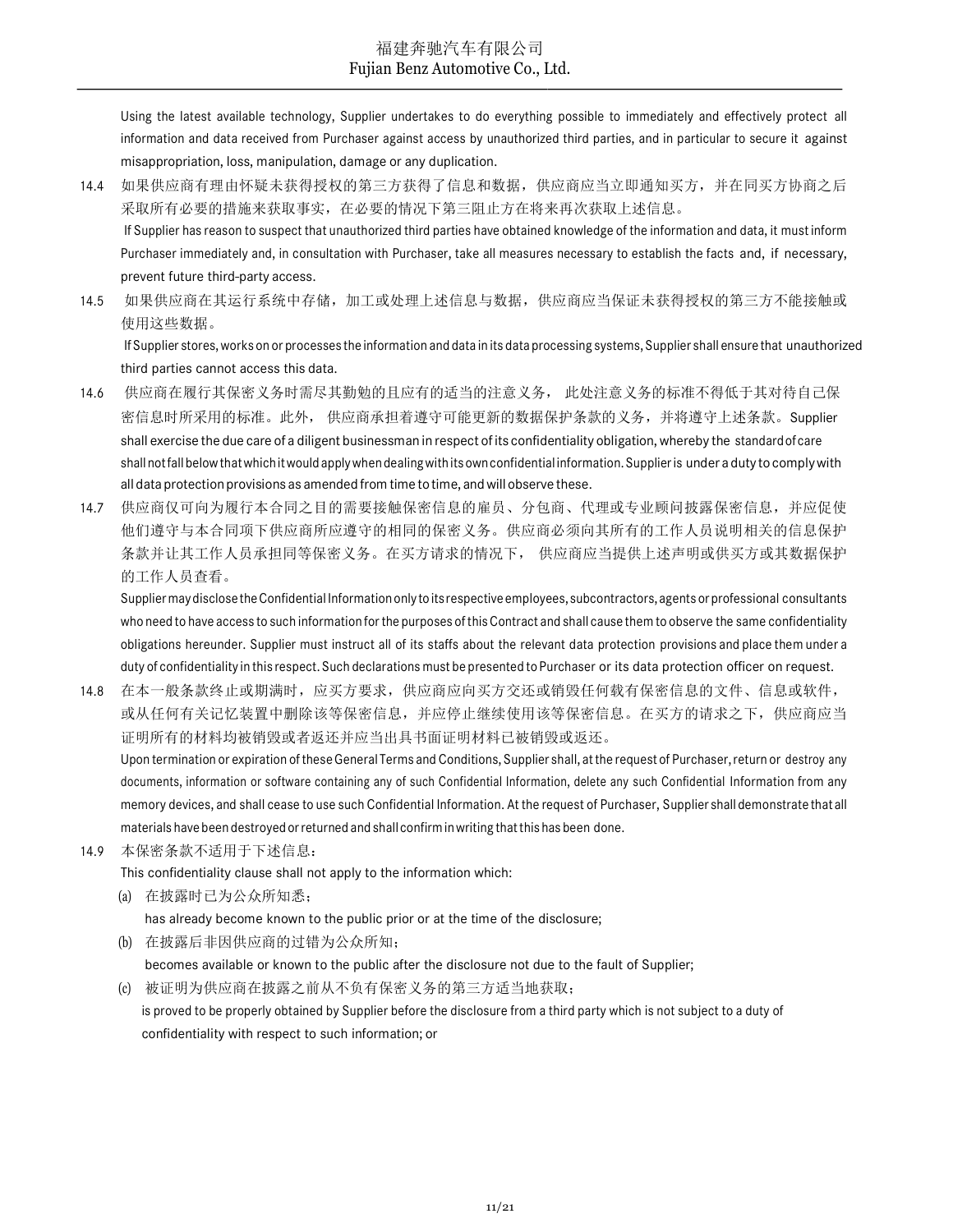- (d) 为法律、法院命令、证券交易所或任何政府机关或监管机构要求披露,但在此情况下,供应商应向买方提供该 等披露的草稿,并应买方合理要求,在法律许可的范围内做出必要的修改。 is required to be disclosed by law, pursuant to a court order, by any securities exchange or by any governmental or regulatory body, provided, that Supplier shall provide a draft of such disclosure to Purchaser and incorporate any modification reasonably requested by Purchaser to the extent permitted by law.
- 14.10 买方向供应商披露的、与本一般条款相关的任何个人信息数据 (个人数据),供应商应按照适用的隐私法律以及 买方的进一步指示对待、存储、处理、转移和修改该等个人数据。 To the extend the Purchaser discloses to the Supplier in connection with this General Terms and Conditions any data related to individual persons ("Personal Data"), the Supplier shall treat, store, handle, transfer and modify such Personal Data in compliance with applicable privacy laws and with additional instructions provided by the Purchaser.
- 14.11 根据买方的要求,供应商应与买方签订一份额外的保密合同。

Upon request of Purchaser, Supplier shall sign an additional Confidentiality Agreement with Purchaser.

14.12 如果一份关于数据处理的合同将被签署,则关于www.mercedes-benz.com.cn 上的标题为"委托数据处理协议"的附件将成 为本合同的组成部分。前述附件必须依每一个订单填写,由合同方签字并附加在相应订单后。相应版本的附件将 在下订单之时生效。如果上述订单构成一个委托数据处理的订单,但标题为"委托数据处理协议"的附件未附 其后,供 应商应当立即书面通知买方此情况。

If an agreement concerning data processing has to be signed, the annex on the www.mercedes-benz.com.cn entitled Standard Clauses to ensure "Agreement On Data Processing On Behalf" will become a component part of the Agreement which must be completed for each order, signed by the Contractor and appended to the order concerned. The applicable version of the annex will be that in force at the time the order was placed. If the order constitutes an order for commissioned data processing on behalf but the annex entitled "Agreement on Data Processing On Behalf" is not appended to the order, Supplier must inform Purchaser of this immediately in writing.

14.13 如果服务系与软件开发相关, 即供应商为买方通过编写代码的方式开发或定制软件的服务, 那么 www.mercedesbenz.com.cn 上标题为《对于软件开发的信息安全要求》的附件应当自动成为合同的一部分。供应商应当遵守《对于 软件开发的信息安全要求》中的全部要求。

If a service is related to software development, which means the Supplier develops or customizes software for Purchaser with coding, the annex on the www.mercedes-benz.com.cn which is entitled "Information Security Requirements for Software Development" shall automatically become a component part of the Agreement and the Supplier shall comply with all the requirements detailed in this "Information Security Requirements for Software Development".

14.14 如果服务系与系统托管相关,即供应商在买方的数据中心之外为买方托管系统的服务,那么 www.mercedesbenz.com.cn 上标题为《对于系统托管服务的信息安全要求》的附件应当自动成为合同的一部分。供应商应当遵守 《对于系统托管服务的信息安全要求》中的全部要求。

If a service is related to system hosting service, which means the Supplier hosts system for Purchaser out of Purchaser's datacenter, the annex on the www.mercedes-benz.com.cn which is entitled "Information Security Requirements for System Hosting Service" shall automatically become a component part of the Agreement and the Supplier shall comply with all the requirements detailed in this "Information Security Requirements for System Hosting Service".

#### 15. 违约和赔偿 DEFAULT AND INDEMNITY

15.1. 除本合同另有规定外,本合同任何一方未履行本合同项下的义务,另一方可以向违约的一方发出书面通知,要求 其履行义务或采取适当的补救措施以迅速有效地避免或减小损失或损害,并恢复履行本合同。除此之外,违约的 一方还应赔偿因其违约行为给守约方造成的所有直接损失和损害。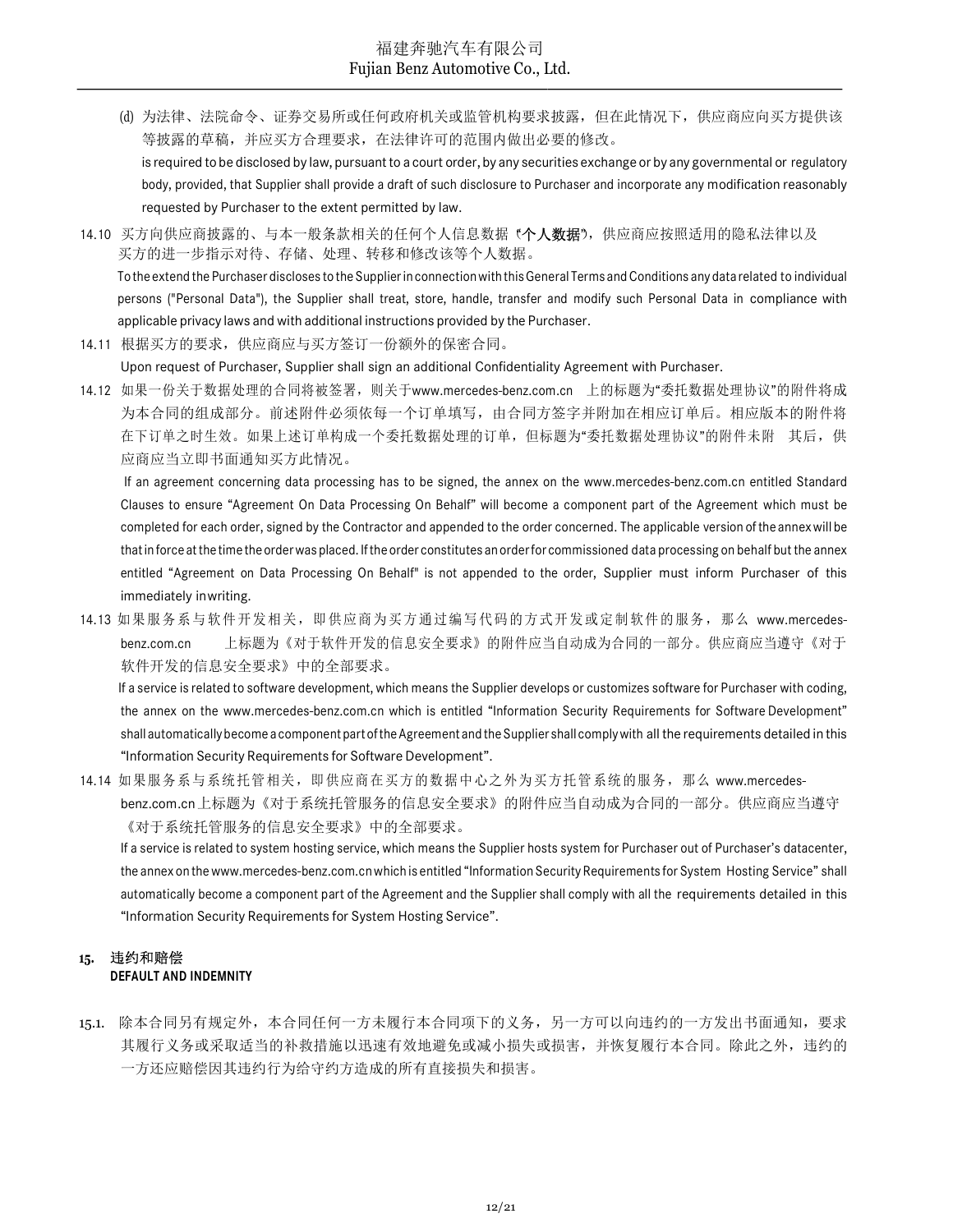Except as otherwise provided herein, where one Party fails to perform its obligations hereunder, the other Party may by written notice to the defaulting Party to request the defaulting Party to perform its obligations or to provide proper remedies to effectively and promptly avoid or minimize the losses and damages, and to resume its performance of this Contract. In addition, the defaulting Party shall indemnify the performing Party for all direct losses and damages incurred as a result of such default.

15.2. 如果双方均违反本合同,则双方应根据各自违约的严重程度确定应向对方支付的赔偿数额。 If both Parties breach this Contract, they shall determine the compensation payable to each other based on the severity of their breach respectively.

#### 16. 不可抗力 FORCE MAJEURE

16.1. 如果本合同任何一方因不可抗力事件(定义如下)的影响迟延履行或不能履行其在本合同项下的义务,则其可免 于承担由此产生的本合同项下的任何责任。为本合同之目的, "不可抗力事件"是指不能预见、超出受影响一方控 制,且不能通过合理的谨慎操作而避免的任何事件,包括但不限于政府行为、火灾、爆炸、地理变异、洪水、地 震、浪袭、雷击、战争、疫情或其他任何不可预见、不可避免及不能克服的事件。 然而,任何信用、资本或资金 的不足或短缺将不属于超出本合同一方合理控制之外的事件。

If performance of these General Terms and Conditions is delayed or prevented by an Force Majeure Event (as defined below), the Party affected by such Force Majeure Event shall be excused from any liability hereunder. For the purposes of these General Terms and Conditions, an "Force Majeure Event" shall mean any event that is unforeseeable, beyond the affected party's reasonable control, and cannot be prevented with reasonable care, which includes but is not limited to the acts of governments, fire, explosion, geographic change, flood, earthquake, tide, lightning, war, epidemic or any other unforeseeable, unavoidable and insurmountable events. However, any shortage of credit, capital or finance shall not be regarded as an event beyond a Party's reasonable control.

16.2. 受到不可抗力事件影响并主张免于承担其在本合同或本合同任何条款项下的义务的一方,应于不可抗力事件发生 之日起三(3)日内通知另一方不可抗力事件的发生情况,并采取所有必要的行动和措施以尽量减少和减轻相关损 失和损害并在可行的前提下尽早恢复履行其在本合同项下的义务。

The Party affected by an Force Majeure Event who claims to be excused from its obligation to perform these General Terms and Conditions or any article herein shall notify the other Party within three (3) days after the occurrence of the Force Majeure Event and shall take all necessary actions to minimize and mitigate the losses and damages and resume its performance of this Contract as soon as practicable

16.3. 如果因任何不可抗力事件将延长履行合同义务的时间,则双方经协商后应就履行合同的时间进行公平的调整。如 果任何经确认的严重阻碍本合同的履行的不可抗力事件或其影响持续三十(30)日,则任何一方均有权以提前书 面通知的形式终止本合同。

Should any Force Majeure Event cause an increase in the time required for performance of any part of this Contract, an equitable adjustment shall be made after the Parties consult with each other. And if any proved Force Majeure Event or its effect lasts for thirty (30) days which hinders the performance of this Contract, either Party may terminate this Contract by a prior written notice.

## 17. 适用法律的遵守

COMPLIANCE WITH APPLICABLE LAWS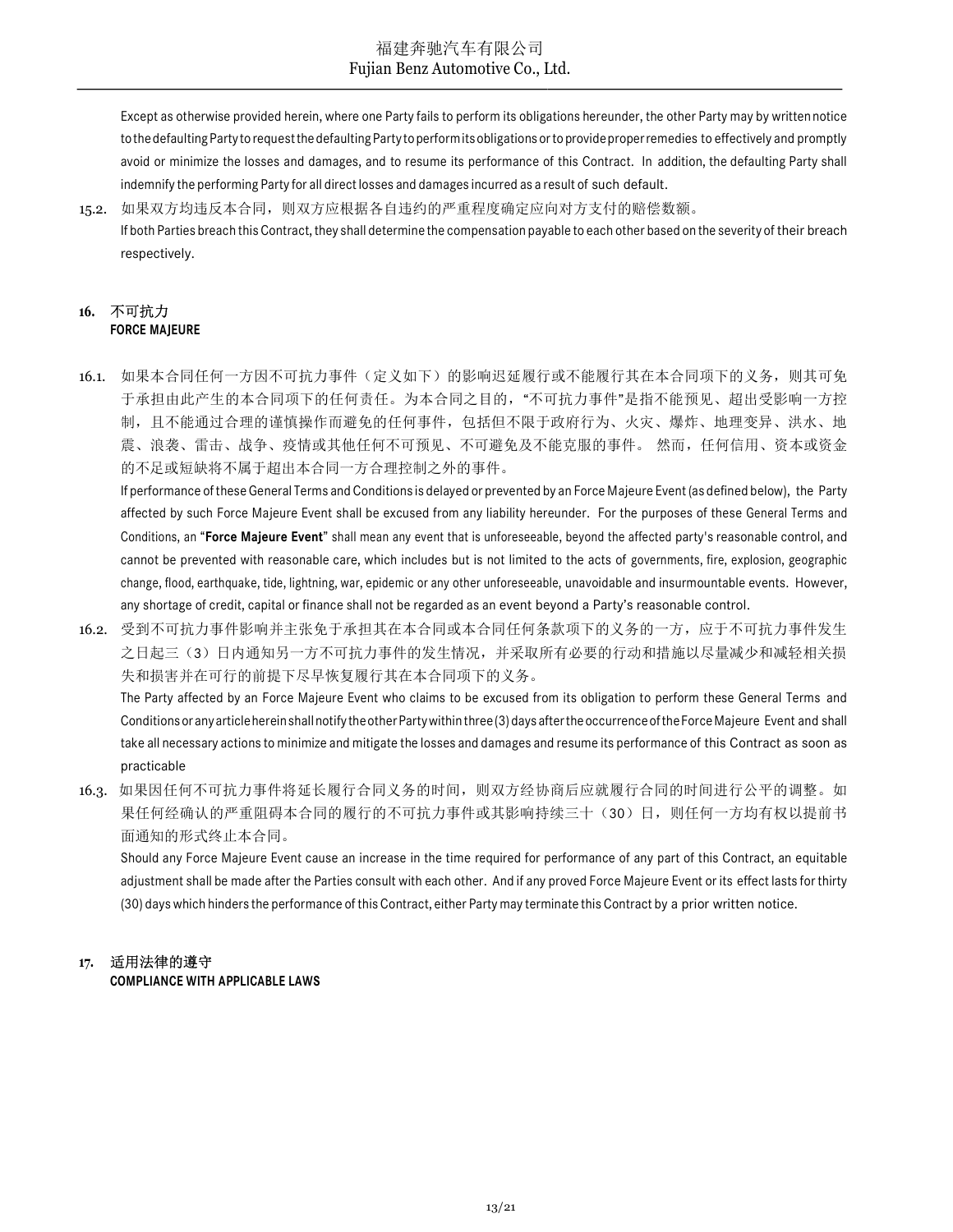供应商自身并代表其关联方,陈述、保证并承诺如下:

Supplier, for itself and on behalf of its Affiliated Persons, represents, warrants and covenants that:

供应商及其关联方已遵守并将继续遵守所有的适用法律,并对遵守所有的适用法律负有独立的责任。且尽其所 知,其并未采取并将不会采取或未能采取任何行动,这些作为或不作为可能导致梅赛德斯-奔驰或任何梅赛德 斯-奔驰的关联公司根据适用法律承担责任;

Supplier and its Affiliated Persons are solely responsible for complying, have to their best knowledge complied, and will comply, with Applicable Laws and have to their best knowledge not taken and will not take or fail to take any action, which act or omission would subject Mercedes-BenzMercedes-Benz or its affiliated companies to liability under Applicable Laws;

尽其所知,其自身或及任何关联方均未已经直接或间接地向任何政府官员或为该等官员的利益提供、支付、给 予或贷款,或者已经承诺支付、给予或贷款,或者将提供、支付、给予或贷款,或将承诺给予支付或贷款金钱 或任何其它有价值物, 以达到下述的贿赂目的: (i)影响该政府官员以其职务身份所作的任何行为或决定; (ii)诱 使该 等政府官员违反其法定职责作为或不作为;(iii)取得任何不当利益,或者(iv)诱使该等政府官员利用其对政 府实体的 影响力以影响或改变该政府实体的任何行为或决定,从而为使其自身或买方或任何梅赛德斯-奔驰集团公司成 员获取业务;

neither itself nor any of its Affiliated Persons has, to its best knowledge, offered, paid, given or loaned or promised to pay, give or loan, or will offer, pay, give or loan or promise to pay, give or loan, directly or indirectly, money or any other thing of value to or for the benefit of any Government Official, for the purposes of corruptly (i) influencing any act or decision of such Government Official in his official capacity, (ii) inducing such Government Official to do or omit to do any act in violation of his lawful duty, (iii) securing any improper advantage, or (iv) inducing such Government Official to use his influence with a Government Entity to affect or influence any act or decision of that Government Entity, in each instance to direct business to itself or Purchaser or any Mercedes-BenzMercedes-Benz Group Company;

(c) 如果供应商或其任何关联方是或将会是一个政府实体或政府官员,且该政府实体或政府官员的职责包括向其供 应商、买方、或任何梅赛德斯-奔驰集团公司获取业务做出决定,或者对能够为供应商、买方、或任何梅赛德 斯-奔驰集团公司获取业务的政府官员进行指导、控制或指挥,则供应商及各自的关联方应确保利益冲突将会 被排除。供应商应毫不迟延地以书面方式通知买方其采取的、防止利益冲突的措施。

In case Supplier or any of its Affiliated Persons are or will become a Government Entity or a Government Official whose official duties include decisions to direct business to itself, Purchaser, or any Mercedes-Benz Group Company or to supervise, or otherwise control or direct the actions of Government Officials who are in a position to direct business to itself, Purchaser, or any Mercedes-Benz Group Company, Supplier and the respective Affiliated Persons have to make sure that conflicts of interest will be excluded. Supplier shall inform Purchaser in writing without undue delay about the measures taken.

供应商应协助并与买方全力合作以遵守适用法律。特别是,供应商应保存完整的账目和记录,并且供应商应立 即向梅赛德斯-奔驰报告任何与本协议相关的要求、做出或提供贿赂或不当的付款行为的情况。根据梅赛德斯-奔驰的要求,供应商应当向梅赛德斯-奔驰挑选的负有保密义务的审计员提供可供梅赛德斯-奔驰核实供应商遵 守与本协议有关的适用法律情况的相关记录。如果上述审计人员发现供应商任何的违反适用法律的行为,供应 商同意审计人员将其违规的相关信息披露给梅赛德斯-奔驰,以及,以有管辖权的法院或政府机构的要求为限, 披露给第三方;

Supplier shall assist and cooperate fully with the efforts of Purchaser to comply with all Applicable Laws. In particular, Supplier shall keep accurate books and records and Supplier shall immediately notify Mercedes-Benz of any information that bribes or other improper payments are being requested, made or offered in connection with this Agreement. Upon request of Mercedes-Benz, Supplier shall make those records which are necessary for Mercedes-Benz to verify Supplier's compliance with the Applicable Laws relating to this Agreement available to a sworn auditor who is obligated to observe secrecy and selected by Mercedes-Benz. If such auditor notices any failure by Supplier to comply with the Applicable Laws supplier agrees that the auditor may disclose information relating to Supplier's failure to Mercedes-Benz and, to the extent required by a legal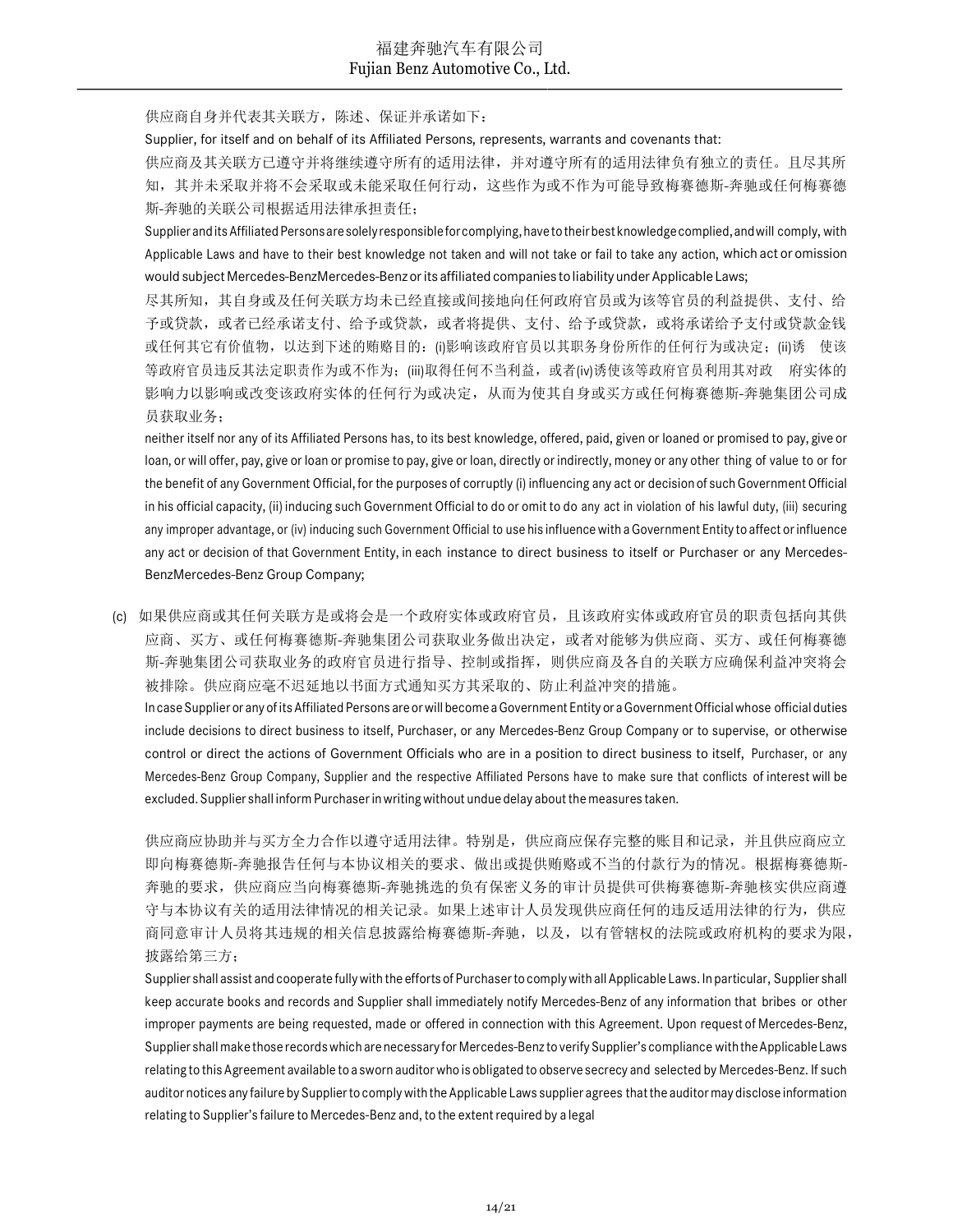demand by a competent court of law or government body, to third parties;

在任何情况下,买方无义务根据本合同作为或不作为,前提是买方认为该作为或不作为将导致其自身或任何梅 赛德斯-奔驰集团公司成员违反适用法律。在任何情况下,任何一方无需为其认为为遵守适用法律所必要的作 为或不作为承担责任。

In no event will Purchaser be obligated to Supplier under or in connection with this Contract to act or refrain from acting if Purchaser believes that such act or omission would cause it or any Mercedes-Benz Group Company to be in violation of the Applicable Laws. In no event will either Party be liable to the other Party for any act or omission which it believes is necessary to comply with the Applicable Laws.

17.1. 如果供应商或其任何关联方违反了本第 17 条项下的陈述、保证与承诺,该等陈述、保证与承诺均应视为重要的且 在本合同有效期内持续作出,则除根据本合同享有的其它权利外,

If Supplier or any of its Affiliated Persons breaches any of the representations, warranties or covenants in this Section 17, each of which is deemed to be material and continuously made throughout the term of this Contract, then, in addition to any other rights the other Party may have under this Contract,

(a) 买方可以宣布没收应向供应商支付的任何未付金额,且将有权要求供应商偿还为适用法律所禁止的已向供应商 支付的或应付给供应商的任何款项;并且

Purchaser may declare a forfeit of any unpaid amounts owing to Supplier and will be entitled to repayment of any amounts paid or credited to Supplier, in each case, which are prohibited by Applicable Laws; and

(b) 梅赛德斯-奔驰可以立刻终止本协议;并且

Mercedes-Benz may immediately terminate this Agreement; and

(c ) 根据梅赛德斯-奔驰的首次书面要求,供应商应当赔偿梅赛德斯-奔驰并使梅赛德斯-奔驰免受由于供应商违反其 在本第 17 条项下的陈述、保证和承诺产生的任何和全部费用或索赔。

Supplier shall, upon first written request by Mercedes-Benz, indemnify and hold harmless Mercedes-Benz in regard to any and all cost and claims brought forward against Mercedes-Benz arising out of any failure of Supplier to comply with its representations, warranties and covenants of this Article

17.2. 为本第 17 条的目的,下述术语的含义如下:

For purposes of this Section 17, the following terms shall have the respective meanings set forth below:

(a) "适用法律"指合同各方、合同各方的关联方、或其股东应遵守的包括中国法律法规在内的有关反腐败的法律 法 规(包括但不限于《美国反海外腐败法》和/或德国的反腐败法律),以及适用于合同各方或其任何关联方 与本 合同相关的任何行为,或适用于本合同各方或梅赛德斯-奔驰集团公司另一成员所涉及的其它任何其它业务事项 的 所有其它法律、法规、规定、命令、法令或具有法律效力的其它指令及对上述规范性文件可能不时作出的修 订;

"Applicable Laws" means any laws and regulations (including Chinese laws and regulations) on anticorruption to which each Party, its Affiliated Person, or it's shareholder(s) is subject (including, without limitation, the Foreign Corrupt Practices Act of the United States and/or the anti-corruption laws of the Federal Republic of Germany), and all other laws, regulations, rules, orders, decrees or other directives carrying the force of law applicable to any activities engaged in by each Party or any of its Affiliated Persons in connection with this Contract or any other business matters involving each Party or another Mercedes-Benz Group Company, in each case as the same may be amended from time to time;

- (b) "关联方"指各方的管理人员、董事或雇员,或代表该方或为该方利益行事的代理、股东、负责人或所有人; "Affiliated Persons" means each Party's officers, directors, employees, or agents, or shareholders, principals or owners acting on its behalf or in its interests;
- (c) "政府实体"指政府或其政府的任何部门、机构或执行部门(包括由政府控制的任何公司或其它实体)、政党 或者政府国际组织;及

"Government Entity" means a government or any department, agency or instrumentality thereof (including any company or other entity controlled by a government), a political party or a public international organization;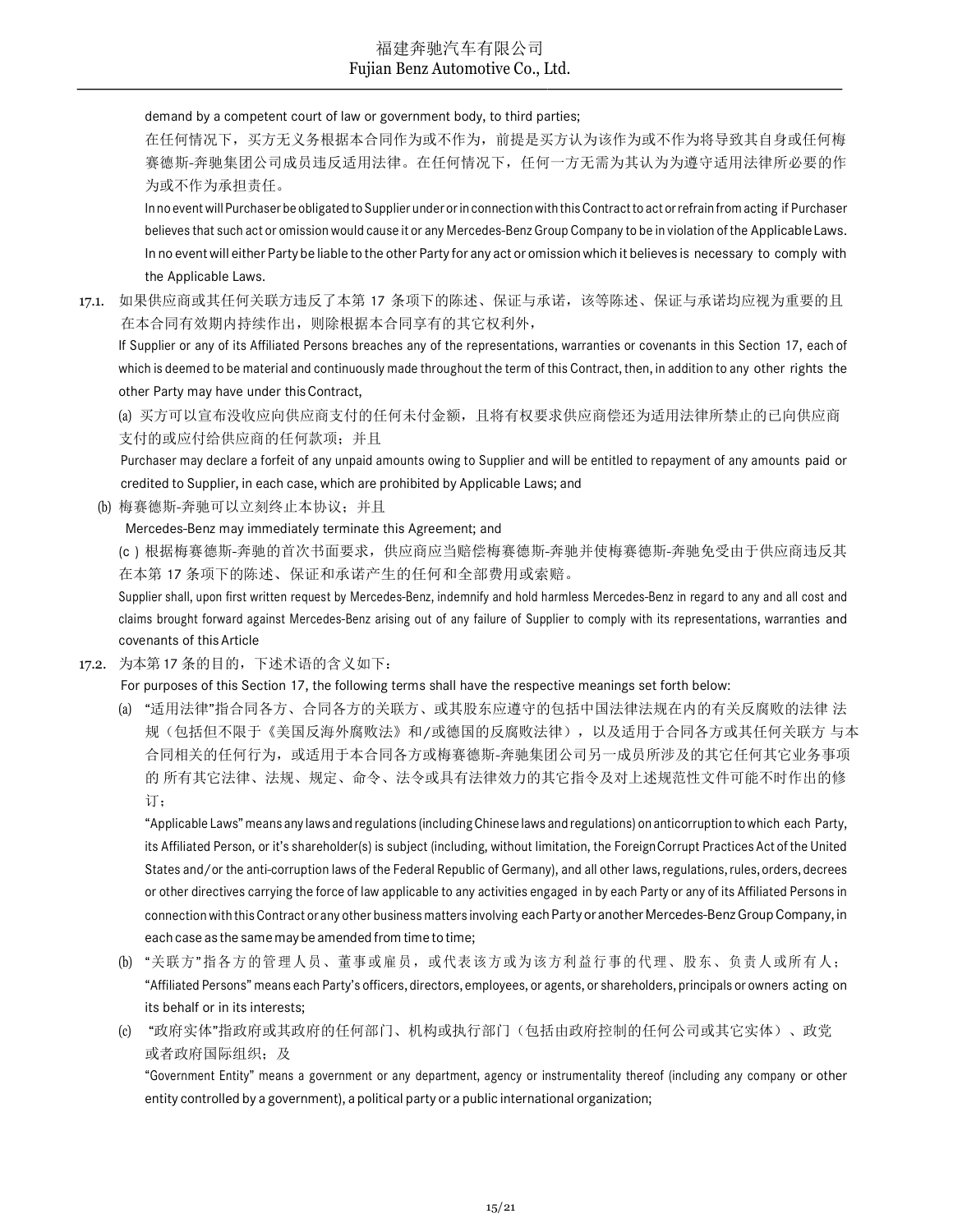(d) "政府官员"指政府实体的任何官员、雇员或其它官员(包括他们的任何直系家庭成员),以职务身份为政府 实体行 事的任何个人或行政职务的任何候选人。

"Government Official" means any officeholder, employee or other official (including any immediate family member thereof) of a Government Entity, any person acting in an official capacity for a Government Entity or any candidate for political office.

- 17.3. 供应商完全认可并愿意遵守或协助买方遵守合规与诚信承诺书(附件A)中的全部内容。。 Supplier are fully acknowledged and willing to comply or coordinate Purchaser to comply with all the contents in the Commitment Letter Regarding Compliance and Integrity (Annex A).
- 17.4. 供应商应协助并全力配合梅赛德斯-奔驰或任何梅赛德斯-奔驰集团公司遵守适用法律。供应商应当允许梅赛德斯-奔驰及其代表在正常办公时间内检查并复印供应商与在本合同基础上的交易相关的账簿和记录,以证实供应商是否 遵守本条款的声明、保证与承诺。

Supplier shall assist and cooperate fully with the efforts of Mercedes-Benz or any Mercedes-Benz Group Company to comply with the Applicable Laws. Supplier shall permit Mercedes-Benz and its representatives during normal office hours to examine and make copies of Supplier's books and records relating to transactions based on this Contract, to verify compliance by Supplier with the representations, warranties and covenants of this clause.

17.5. 供应商应以各种方式协助梅赛德斯-奔驰及其代表执行其任务,特别是以立即执行提供所有信息和资料以及允许不受 限制地接触和检查账簿和记录的方式。如果供应商的场地没有复印设施,则梅赛德斯-奔驰及其代表可以将帐簿和记 录带离该场所以便进行复印。至于为供应商商业机密, 供应商可以要求,审查由梅赛德斯-奔驰委派的受保密协议约 束的注册会计师来执行。

Supplier shall assist Mercedes-Benz and its representatives in every way to carry out their tasks, in particular by promptly providing all information and materials and by permitting unhindered access and inspection of the books and records. If duplicating facilities are not available on Supplier's premises, Mercedes-Benz or its representatives may remove the books and records from the premises for purposes of making copies. In so far as required for the protection of Supplier's business secrets, he can demand, that the examination is performed by a certified accountant appointed by Mercedes-Benz that is bound by a confidentiality agreement.

## 18. Anti-Bribery Clause 反腐败条款

18.1 供应商有义务不从事任何会导致刑事责任的欺诈、资金挪用、破产犯罪、违反竞争法、授予非正当利益,贿赂或 接受贿赂的犯罪行为,抵制其他由供应商的雇佣人员或第三方进行的腐败行为。如有违反,买方将有权立即退出 或终止与供应商的进行中的交易并有权取消全部协商谈判,而供应商仍有义务遵循所有适用于其自身及其与买方 商业关系的法律法规。

Supplier is obliged to desist from all practices which may lead to penal liability due to fraud or embezzlement, insolvency crimes, crimes in violation of competition, guaranteeing advantages, bribery, acceptance of bribes or other corruption crimes on the part of persons employed by the supplier or other third parties. In the event of violation of the above, Purchaser has the right to immediately withdraw from or terminate all legal transactions existing with the Supplier and the right to cancel all negotiations. The above notwithstanding, the Supplier is obliged to adhere to all laws and regulations applicable to both itself and the commercial relationship with Purchaser.

18.2 供应商保证和承诺其工作人员不得从事下列任何有可能影响公平交易、正当竞争的活动: Supplier undertakes and covenants that its employees will not engage in any of the following activities, which might influence the fairness of transaction and fair competition:

(a) 向买方工作人员及/或其亲属提供、承诺或给予 "酬金"、"回扣"或其他各种形式的现金或有价物品、包括有价 证券、股份、礼物、购物卡、健身卡等; To offer, promise or provide the employees of Purchaser and/or his/her relatives, in the name of "reward", "commission" or otherwise, any money or anything of value, including, negotiable securities, shares, gifts, purchasing cards, sports cards, etc.;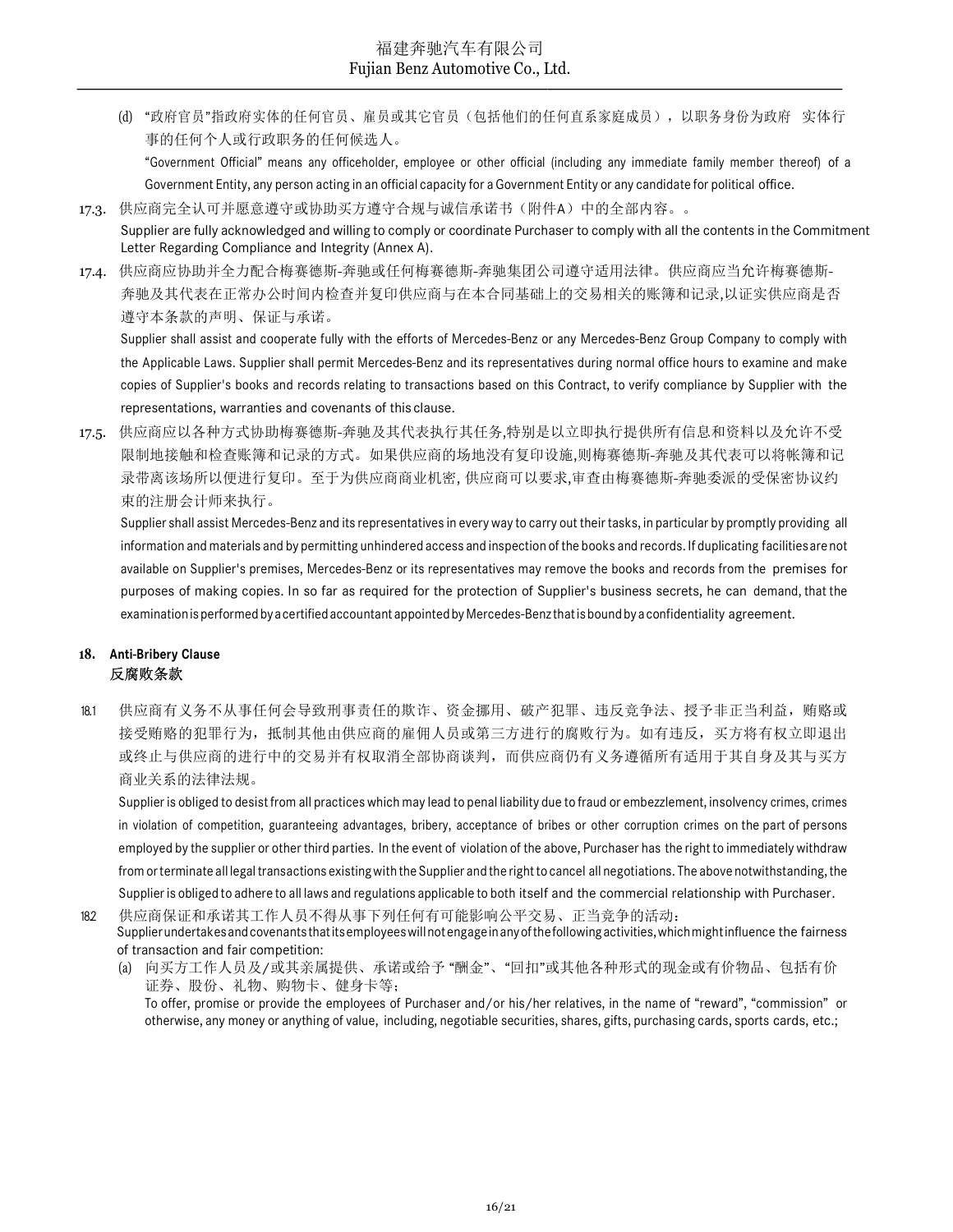- (b) 邀请买方工作人员及/或其亲属至任何歌舞厅、夜总会、保龄球馆或其他公共娱乐场所进行消费; To invite the employees of Purchaser and/or his/her relatives to any Karaoke, night club, bowling or other public places of entertainment;
- (c) 免费或低价安排买方工作人员及/或其亲属旅游、度假; To arrange tourism or vacations for the employees of Purchaser and/or his/her relatives; 向买方工作人员及/或其亲属提供其他有形或无形的利益。
- 183 供应商及其工作人员向买方工作人员提供价值在 300 元人民币以下的赠品和其他物品时, 如果是自愿提供且不存 在影响买方工作人员在履行职责时的判断和行动的可能性,则可以不被视为对本合同的违反。 The provisions of promotional material and other items with a value of less than [300 RMB] by Supplier and its employees to the employees of Purchaser, if made voluntarily and there is no reasonable likelihood of influencing the employees' judgment or actions in performing their duties, will not be regarded as a violation of this Contract.
- 18.4 以上第 18.2 条所述行为可能被视为商业贿赂行为。买方一旦发现供应商或其工作人员参与上述违反本合同的活动, 买方应当有权无条件解除与供应商签订的任何合同,且不承担任何责任。买方亦可永久性取消供应商作为买方的 潜 在供货商的资格。

The activities described in Article 18.2 above may be regarded as commercial bribery. In the event Supplier or its employees engage in such activities in breach of this Contract, Purchaser shall be entitled to terminate any signed contract with Supplier without any condition and any liability. Purchaser may also permanently remove Supplier from consideration as a potential supplier to Purchaser.

- 18.5 若供应商及其工作人员违反本合同,供应商应当赔偿买方并使买方免受由于与供应商或其工作人员违约产生的或 相关的任何和全部损害、损失、成本和花费(包括但不限于合理的律师费用)。 If Supplier or its employees breach this Contract, Supplier shall indemnify and hold Purchaser harmless from and in respect of any and all damages, losses, costs and expenses (including, without limitation, reasonable attorneys' fees) arising out of or relating to such breach by Supplier or its employees。
- 18.6 供应商有责任确保任何在梅赛德斯-奔驰的办公场所工作的员工和/或任何有权进入与履行本订单的要求相关的任何 IT 系统的员工都应得到梅赛德斯-奔驰的认可和/或访问梅赛德斯-奔驰的授权。供应商不得使用任何被梅赛德斯-奔 驰或任何梅赛德斯-奔驰的关联方已宣布为不被认可和/或禁止访问的人员履行本订单。 Supplier has a duty to ensure that any employees used on site at Mercedes-Benz and/or that any employees given access to any ITsystems in connection with fulfilling the requirements of this purchase order must receive an admission and/or access authorization from Mercedes-Benz. Individuals to whom Mercedes-Benz or any Mercedes-Benz affiliate has declared a house ban, an admission ban, and/or an access ban can not be used by the supplier in the fulfilment of this purchase order.

#### 19. 期限及终止 TERM AND TERMINATION

19.1. 本合同将自签署之日起生效,并且除非双方依据本合同有关条款提前终止本合同,本合同将持续有效直至所有其 项下的权利和义务均已被完全行使或履行。

This Contract shall come into effect as from the signing date and shall remain effective until all the rights and obligations have been fully fulfilled and satisfied unless earlier terminated by the Parties pursuant to the terms of this Contract.

- 19.2. 在本合同届满之日,双方可以且仅可以以书面形式延长合同期限。
	- Upon the expiration of the term, the Parties can extend it by written agreement only.
- 19.3. 当本合同任何一方出现下述情形之一时,另一方有权通过向对方发出书面通知的形式即刻终止本合同: Upon the occurrence of any of the following events to a Party, the other Party may unilaterally terminate this Contract by a written notice to such Party with immediate effect:
	- (a) 一方未能履行或遵守本合同项下的义务、条款及条件,且该等违约行为未能在其收到另一方发出的纠正违约行 为 通知之日起三十(30)日内予以纠正;或 The Party fails to comply with any of the obligations, provisions and conditions of this Contract, and such failure is not cured within thirty (30) days after it has received a written notice from the other Party; or
	- (b) 一方变为破产或资不抵债,或面临清算或解散,或变为无法清偿到期债务或根据适用法律被解散。 The Party becomes insolvent or bankrupt, or is the subject of proceedings for liquidation or dissolution, or becomes unable to pay its debts as they become due or is dissolved in accordance with applicable law.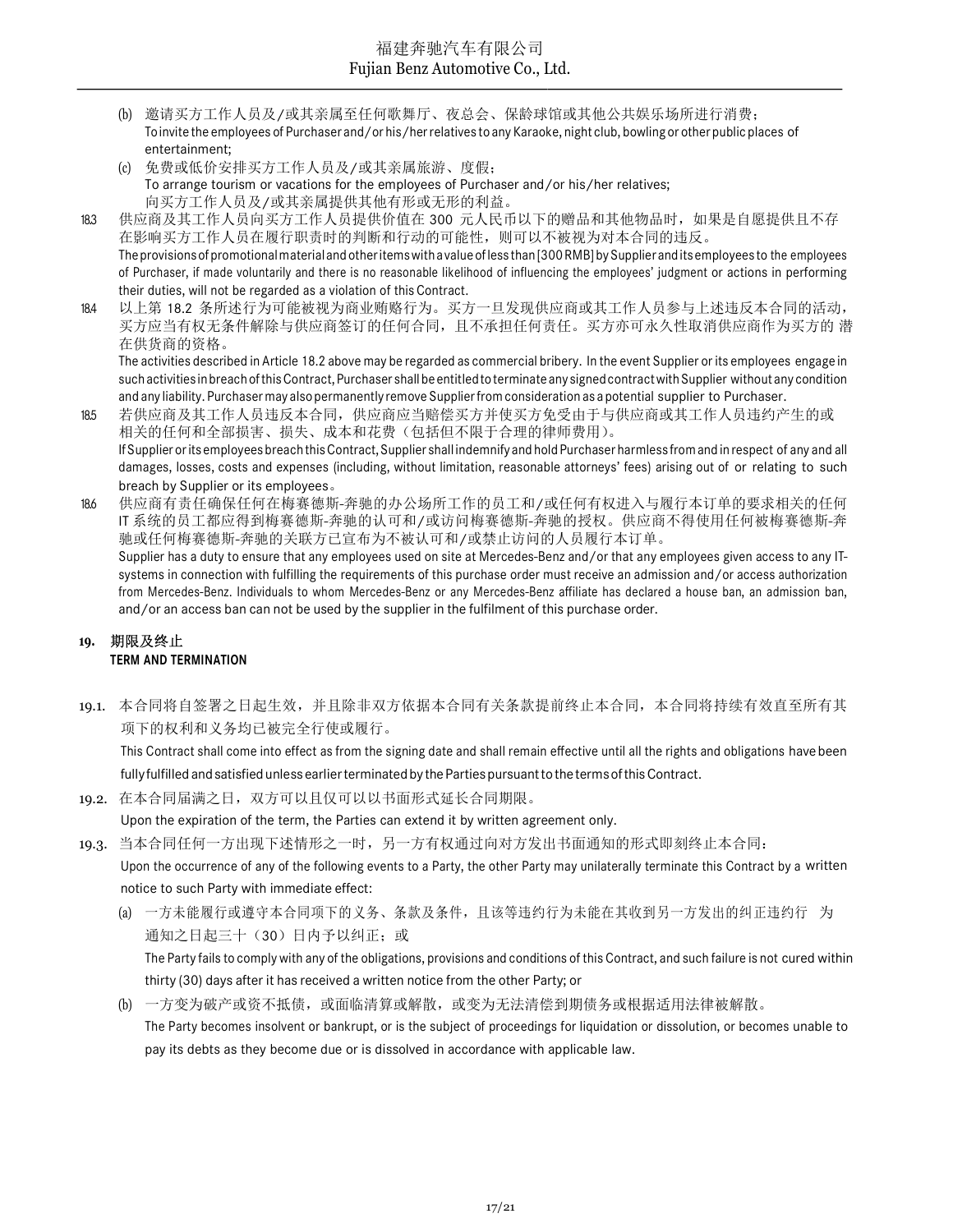19.4. 买方有权在任何时候,出于任何原因,以提前两(2)个月书面通知的方式终止本合同,而无需告知供应商该等原 因。

Further, Purchaser has the right to terminate this Contract any time by giving two (2) months prior written notice to Supplier for any reason and without the need for notifying that reason to Supplier.

19.5. 本合同第 10、13、14、15、19、20、21 条及本第 19.5 条在本合同终止后继续有效。

Sections 10, 13, 14, 15, 19, 20、21 and this Section 19.5 shall survive after the termination of this Contract.

#### 20. 适用法律 APPLICABLE LAW

本合同应适用中华人民共和国法律并依照该等法律进行解释。若本合同有国际买卖性质,1980 年4 月11 日《联合 国国际货物买卖合同公约》 将不予适用。

This Contract shall be governed by and construed in accordance with the laws of the People's Republic of China. If this Contract has an international sales nature, the application of the United Nations Convention on Contracts for International Sales of Goods of April 11, 1980 shall be excluded.

#### 21. 争议解决 DISPUTE RESOLUTION

21.1. 所有由本合同引起的争议,包括任何有关本合同存在、有效性及终止的问题和争议,应首先由双方通过友好协商 解决。如果该等争议无法在自协商开始之日起三十(30)日内解决,则任何一方均有权将相关争议提交中国国际 经济贸易仲裁委员会("仲裁委员会")按仲裁委员会当时有效的仲裁规则(该等规则应被视为已由双方加入本条 款中)进行仲裁。仲裁庭应由三(3)名仲裁员组成,本合同各方各自指定一(1)名仲裁员,第三名仲裁员将由 仲裁委员会的主任指定,但该第三名仲裁员不得是中国、美国或德国的公民或居民。仲裁采用英语进行,仲裁地 位于北京。仲裁裁决将为终局的,对双方具约束力。败诉方将承担并支付所有的仲裁费用。

Any dispute arising out of or in connection with this Contract, including any question regarding its existence, validity or termination, shall first be resolved through friendly consultation. If such dispute can not be resolved within thirty (30) days after the initiation of the consultation, either Party may submit the same to China International Economic and Trade Arbitration Commission ("CIETAC") for arbitration in accordance with the Arbitration Rules of the CIETAC then being in force which rules are deemed to be incorporated by reference to this clause. The tribunal shall consist of three arbitrators of which each Party shall appoint one arbitrator and the third arbitrator shall be appointed by the Chairman of CIETAC; provided that the third arbitrator shall not be a national or citizen of the People's Republic of China, the United States or the Federal Republic of Germany. The language of the arbitration proceedings shall be English and the arbitration procedure shall be held in Beijing. The arbitration award shall be final and binding on the Parties. The losing Party shall bear all costs and expenses of the arbitration.

21.2. 在争议解决期间,除争议事项外,双方将继续履行其在本合同项下各自的其他义务。 During the period when the dispute is being resolved, except for the matters in dispute, the Parties shall in all other respects continue performing their obligations under this Contract.

#### 22. 其它条款 MISCELLANOUS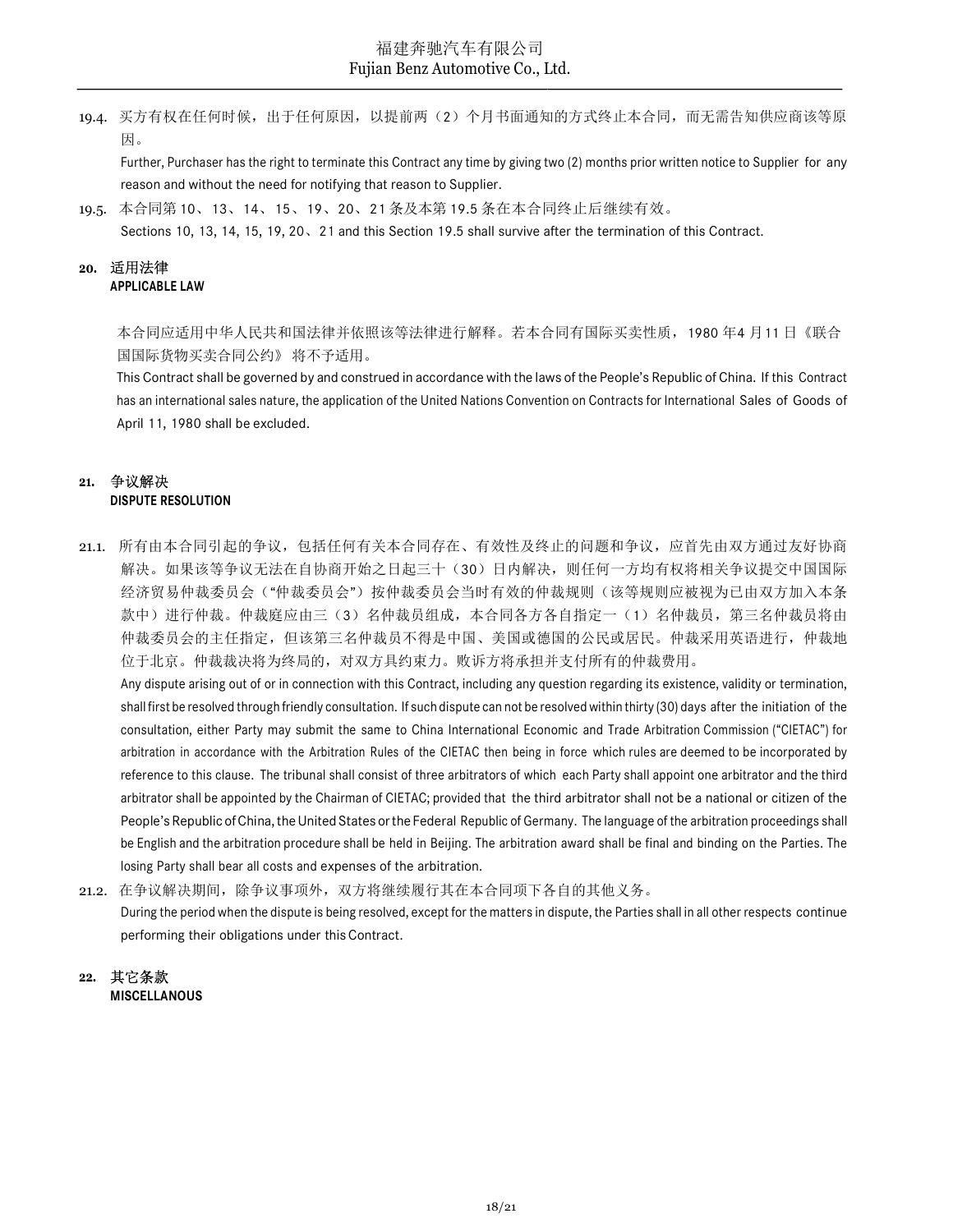22.1. 通知。任何一方根据本合同规定的要求而发出的通知或其他通讯均应以中、英文书写,并通过专人或国际上认可 的 专递服务,或通过传真送达或发送至另一方在采购订单中的地址或另一方经过告知对方而不时指定的其它地址。该 等通知的有效送达日期将根据以下方式确定:

Notice. Notices or other communications required to be given by either Party pursuant to these General Terms and Conditions shall be written in Chinese and English and delivered in person or sent by an internationally recognized courier service or by facsimile to the following address of the other Party or to such other address as may from time to time be designated by the other Party through notification to such Party. The dates on which notices shall be deemed to have been effectively given shall be determined as follows:

- (a) 如果通过专人递送,以专人递送的当日视为送达日期; Notices given by personal delivery shall be deemed effectively given on the date of personal delivery;
- (b) 如以国际间认可的专递服务方式发送, 应以该等文件交由专递服务公司保管后的第三日为送达日期; 以及 Notices sent by an internationally recognized courier service shall be deemed effectively given on the third day after the date deposited with such courier service;
- (c) 如用传真发出,送达日期为相关传真的发送确认单所示发送日后的第一个工作日。 Notices given by facsimile shall be deemed effectively given on the first working day following the date of transmission as indicated on the transmission confirmation slip of the document in question.
- 22.2. 全部协议。本合同构成合同双方就主题事项的全部协议并且明确限于双方所接受的所列明的条款和条件。如果采 购订单、本一般条款及其他相关合同之间有任何分歧,则以其他相关合同为准。 Entire Agreement. This Contract sets forth the entire agreement of the Parties hereto with respect to the subject matter hereof and expressly limits acceptance to the terms and conditions stated. In the case of any discrepancy between the Purchase Order, these General Terms and Conditions and Other Relevant Contracts, Other Relevant Contracts shall prevail.
- 22.3. 进一步承诺。本合同每一方均在此同意,为履行本合同项下的条款并实现本合同项下的目的,其将根据合理的需 要和具体情形迅速并及时地签署相关文件并采取相关进一步的行动。 Further Assurances. Each of the Parties agrees to expeditiously execute such documents and perform such further acts as may be reasonably required or desirable to carry out or to perform the provisions and purposes of this Contract.

22.4. 修订。除非经双方书面同意,否则对本合同的任何修改没有效力。 Amendment. No amendment to this Contract shall be of effect unless agreed in writing by the Parties.

- 22.5. 弃权。除非弃权方以书面形式明确表示放弃行使本合同任何条款项下的权利、权力或救济,并在该书面文件上签 名,否则该等弃权将被视为无效。本合同任何一方未行使或延迟行使本合同项下的任何权利、权力或救济不应视 为放弃这些权利、权力或救济;任何单独一次或部分放弃行使任何权利、权力或救济亦不应妨碍将来行使这些权 利、权力或救济。在不限制前述规定的前提下,如任何一方放弃就另一方违反本合同任何条款的行为追究责任, 不应视为其对任何相关后续违约行为或另一方违反本合同其他条款的行为均放弃追究责任。 Waiver. No waiver of any provision of this Contract shall be effective unless set forth in a written instrument signed by the Party waiving such provision. No failure or delay by any Party in exercising any right, power or remedy under this Contract shall operate as a waiver thereof, nor shall any single or partial exercise of the same preclude any further exercise thereof or the exercise of any other right, power or remedy. Without limiting the foregoing, no waiver by any Party of any breach by the other Party of any provision hereof shall be deemed to be a waiver of any subsequent breach of that or any other provision hereof.
- 22.6. 可分割性。本合同的任何条款如被确认或裁决为无效、非法或不可强制执行,则该等条款将自本合同主体中分离, 本合同的剩余条款,在法律所能允许的最大限度内,将仍继续保持其有效性和可执行性。 Severability. If any provision of this Contract is determined invalid or unlawful or unenforceable to any extent such provision shall be severed from the body of this Contract and the remainder thereof shall continue to be valid and enforceable to the fullest extent permitted by law.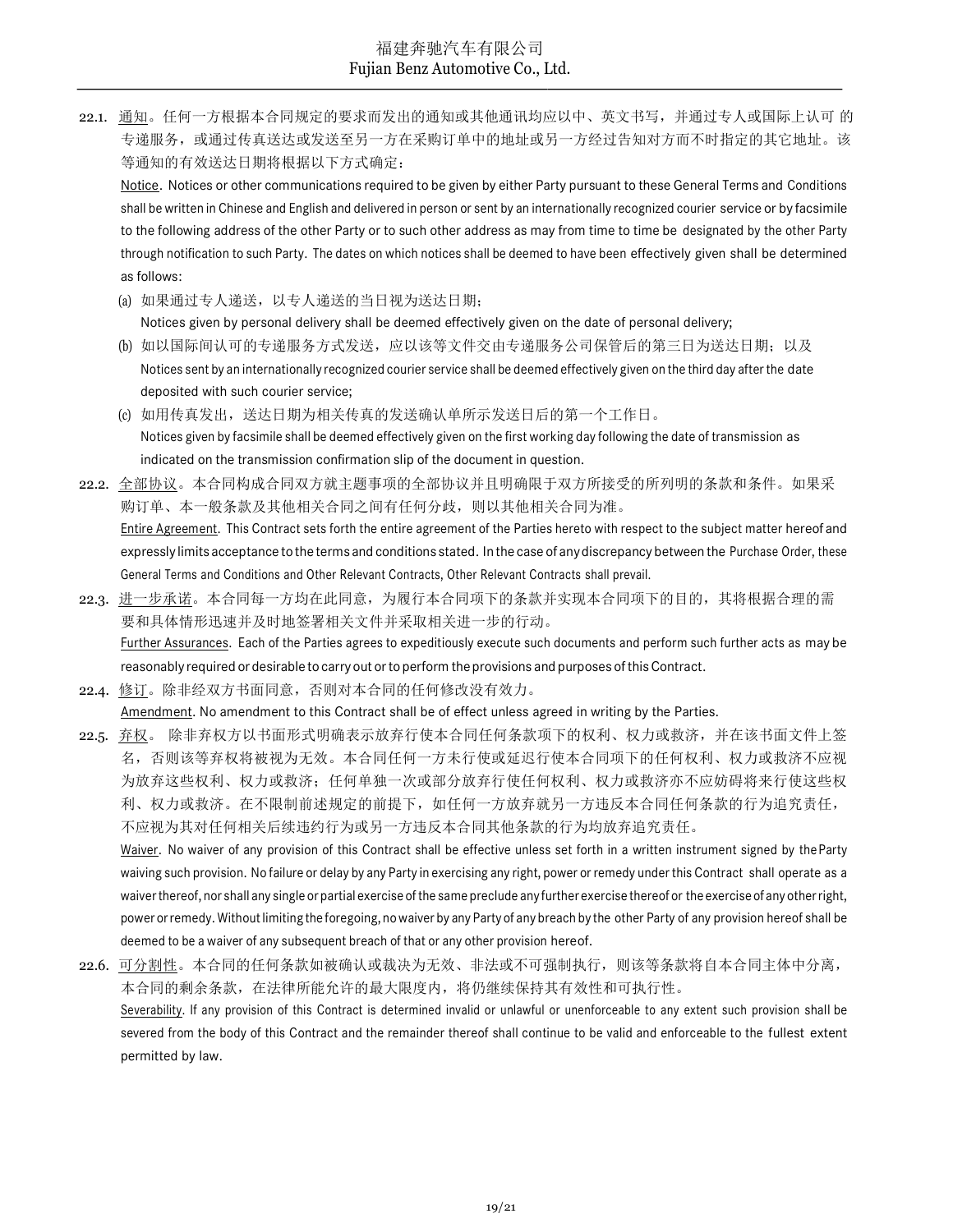- 22.7. 转让。未经另一方事先书面同意,任何一方均无权向其关联机构之外的其他任何实体转让其在本合同项下的任何 权利和义务。买方同意分包时,供应商应当在签署分包合同之后立即,且分包商开始工作之前将分包合同的复印 件提交给买方。分包后,供应商仍对合同相关的所有货物和/或服务承担质量担保和保修等义务。 Assignment. Without the prior written consent of the other Party, neither Party may assign any of its rights or obligations hereunder to any party other than its affiliates. When Purchaser has consented to the placing of subcontracts, copies of each subcontract shall
	- be sent by Supplier to Purchaser immediately upon signing and prior to commencement of work by the subcontractor. The Supplier shall still undertake all obligations such as the quality assurance and warranties in connection with this Contract after the subcontract.
- 22.8. 第三方费用。在未得到买方书面确认之前发生的与项目相关的第三方费用将得不到买方的认可和付费。

第三方费用支付以为项目实际发生额为准,买方保留随时向供应商索要其和第三方之间的合同、发票等相关文件 的权力,供应商应无条件地及时提供支持。 如第三方费用超过五万元人民币,供应商需向买方出示第三方甄选的 相关证据。供应商在必要时需提供第三方名单。买方保留推荐、否决、选定第三方的权利。所有第三方费用已包 含在本合同金额内,不单独收取。

3rd Party Cost. Project related third-party costs will be remunerated only in the event that it is agreed and ordered in writing by the Purchaser prior to the performance of the Goods and/or Services.

Payment regarding to 3rd party costs shall be based on the actual outlay. The Purchaser reserves the right to request the contract, invoice or any other documents between the Supplier and its 3rd parties. The Supplier shall support this activity unconditionally and without delay. If 3rd party cost is above 50,000 RMB, then the 3rd party selection evidence should be provided by the Supplier to the Purchaser if necessary or if requested by the Purchaser. The buyer reserves the right to recommend, choose or reject 3rd party. All 3<sup>rd</sup> party cost has been covered in the total contractual value of this contract. In no event shall the Purchaser pay extra money for third parties related cost or expenses.

- 22.9. 抵销。买方有权在任何时候以买方对供应商的任何索赔或收费抵销在本条款项下应向供应商支付的任何到期款项。 Setoff. Purchaser shall have the right at all times to setoff any amount due or payable to Supplier hereunder against any claim or charge Purchaser may have against Supplier.
- 22.10. 承继人。本合同对双方的承继人均有约束力,且本合同仅为双方、双方各自的承继人及其经允许的受让人的利益 而订立。

Successors. This Contract shall be binding upon and shall inure to the benefit of the Parties, their respective successors and permitted assigns.

## 22.11. 副本。本合同可由双方签署一份或多份副本,每一份副本均将被视为原件,各份副本共同构成一份完整签署的文 件。

Counterparts. This Contract may be executed in one or more counterparts, each of which shall be deemed an original and all of which together shall be deemed one single instrument.

22.12. 语言。本合同以中文书写,英文翻译(如适用)仅为参考。若发生歧义,以中文版本为准。

Languages. This Contract is written in Chinese language with an English translation (if applicable) for reference only. In case of any discrepancies between the Chinese language and the English translation, the Chinese version shall prevail.

22.13. 供应商应遵守梅赛德斯-奔驰在现行生效版本的MBST第36条的当前版本(及其附件1)中特别规定的可持续性与环 境保护相关的标准与要求。该 MBST第36条可于梅赛德斯-奔驰供应商门户网站https://supplier.mercedesbenz.com找到。

The Supplier shall adhere to the standards and requirements of Mercedes-Benz regarding sustainability and environmental protection as specified in the Article 36 of the current version of MBST (and its Annex 1). The Article 36 of the MBST can be found in the Mercedes-Benz Supplier website https://supplier.mercedesbenz.com.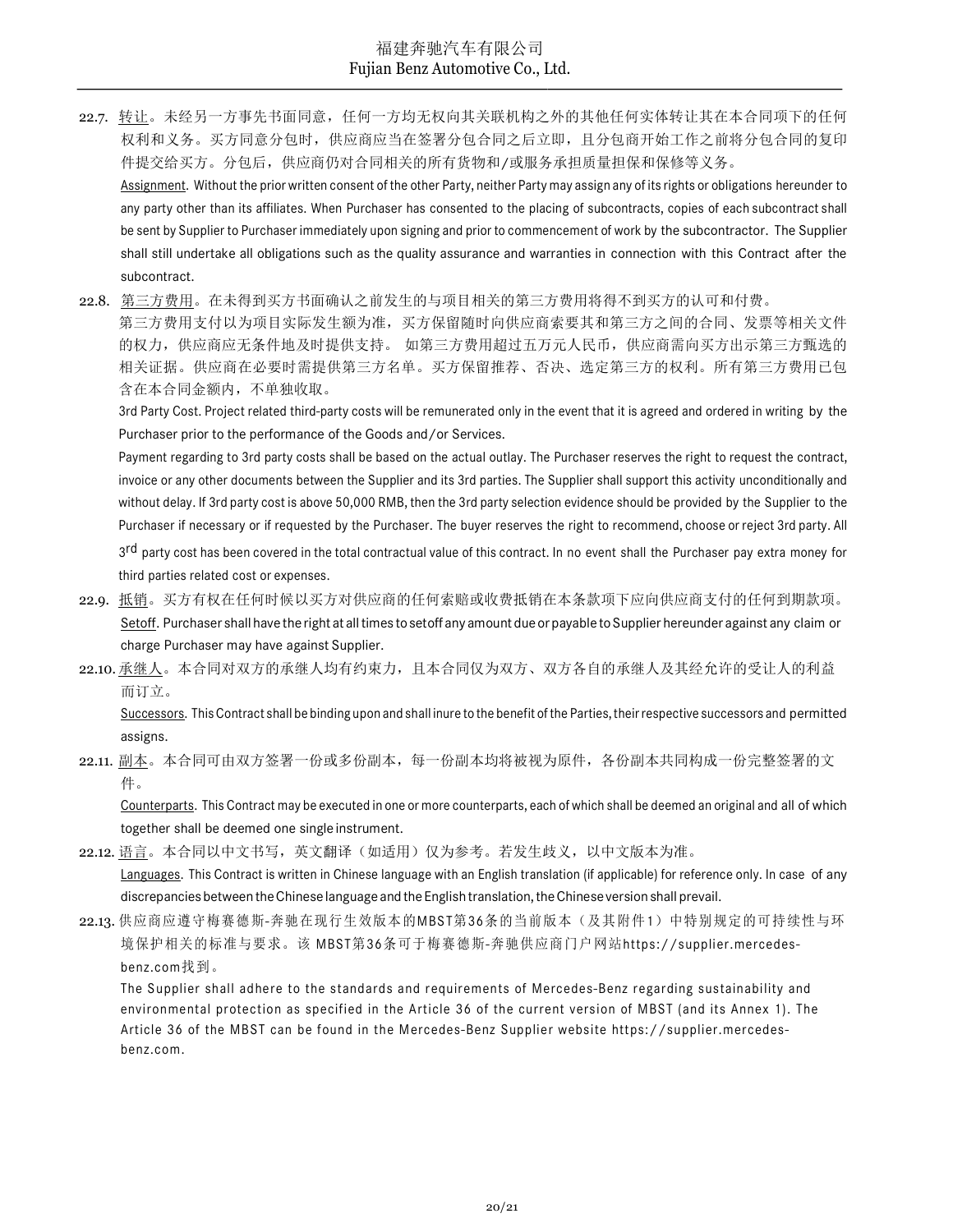http://www.mercedes-

benz.com.cn/content/media\_library/china/mpc\_china/mercedes\_world/General\_Terms\_and\_Conditions/DNEA DPTS

MBCL and\_MBAFC\_Terms\_of\_Sustainability\_and\_environment\_protection.object-Single-

MEDIA.tmp/SustainabilityandEnvironmentalProtection.pdf